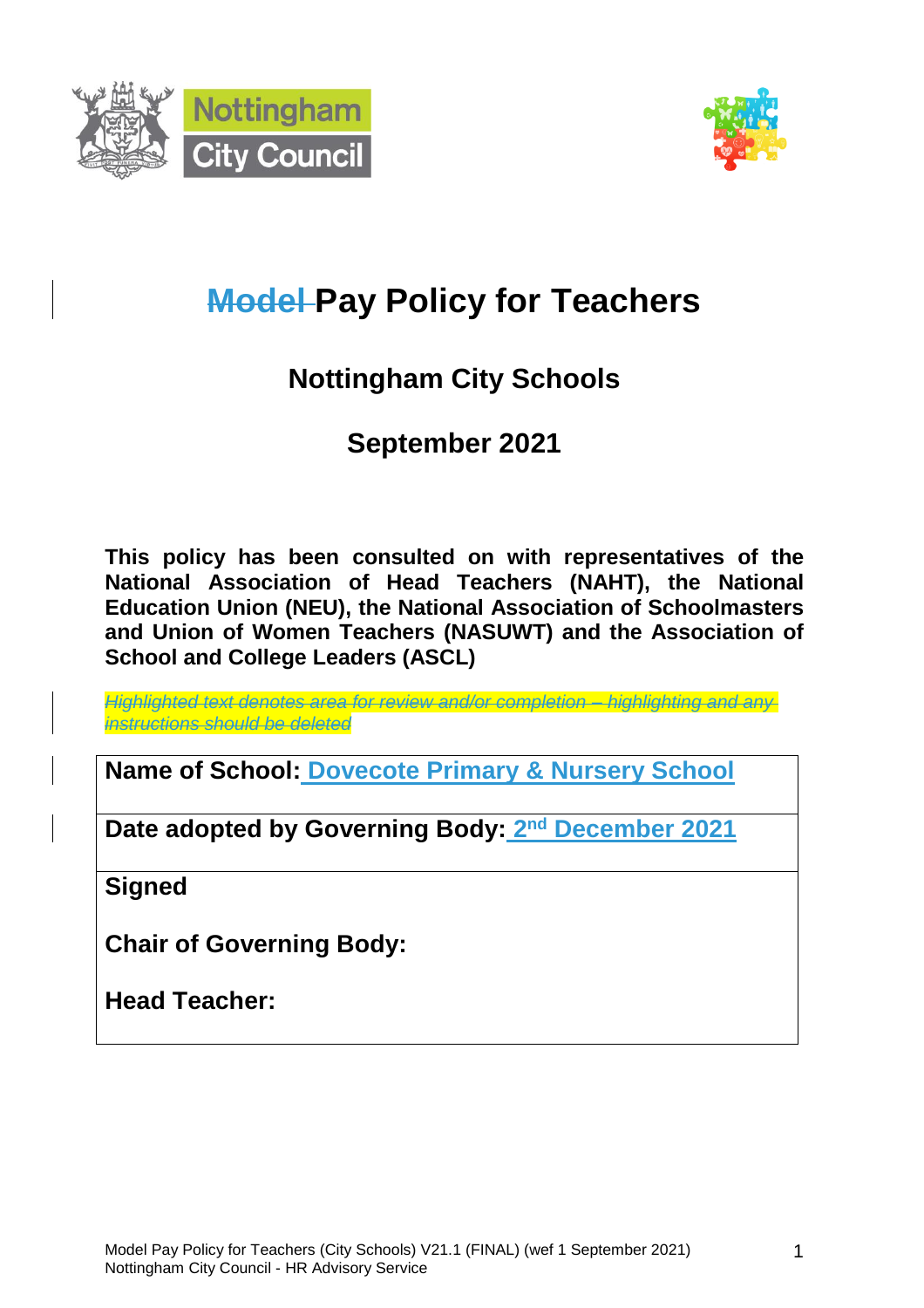This will be updated to reflect the final contents

| <b>CONTENTS</b> <i>[DELETE: amend page numbers after final formatting]</i> | Page           |
|----------------------------------------------------------------------------|----------------|
| Purpose and statement of intent<br>1 <sub>1</sub>                          | 3              |
| 2.<br><b>Equalities</b>                                                    | 3              |
| 3.<br>Performance related pay                                              | 3              |
| Job descriptions<br>4.                                                     | 4              |
| 5.<br>Access to records                                                    | 4              |
| 6.<br>Appraisal                                                            | 4              |
| Governing body obligations<br>7.                                           | 5              |
| 8.<br>Individual obligations                                               | $\overline{5}$ |
| <b>Differentials</b><br>9.                                                 | 6              |
| 10.<br>Discretionary pay awards                                            | 6              |
| 11.<br>Safeguarding of pay                                                 | 6              |
| 12.<br>Procedures                                                          | $\overline{7}$ |
| 13.<br>Annual determination of pay                                         | $\overline{7}$ |
| 14.<br>Notification of pay determination                                   | 7              |
| 15. Appeals procedure                                                      | 8              |
| 16. Leadership group pay                                                   | 8              |
| 17. Acting allowances                                                      | 11             |
| 18. Classroom teachers                                                     | 12             |
| 19. Applications to be paid on the upper pay range                         | 13             |
| 20. Upper pay range                                                        | 14             |
| 21. Leading practitioners                                                  | 15             |
| 22. Unqualified teachers                                                   | 16             |
| 23. Teaching and learning responsibility payments                          | 17             |
| Special needs allowance<br>24.                                             | 17             |
| 25.<br>Support staff                                                       | 18             |
| Part-time staff<br>26.                                                     | 18             |
| 27. Teachers employed on a short-term basis                                | 18             |
| 28. Additional payments                                                    | 18             |
| 29. Recruitment and retention incentives and benefits                      | 19             |
| 30.<br>Salary sacrifice arrangements                                       | 19             |
| Appendix A - Pay Range Factors                                             | 20             |
| Appendix B - The Pay Committee                                             | 21             |
| Appendix C - Appeals Procedure                                             | 24             |
| Appendix D - Teachers' pay scales 2021/22                                  | 26             |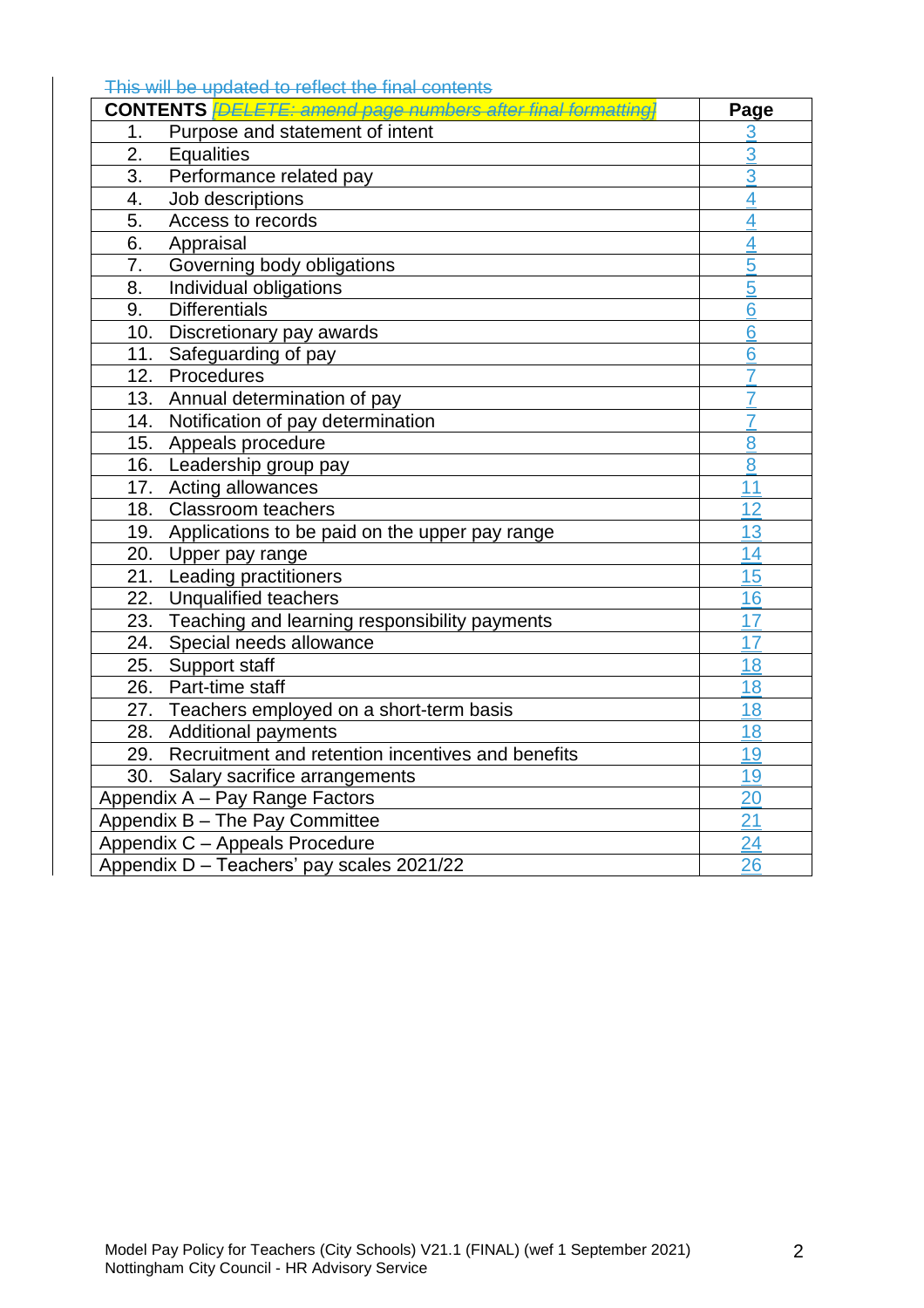## **1. PURPOSE AND STATEMENT OF INTENT**

- 1.1 This policy sets out the framework for making decisions on teachers' pay. The pay policy aims to achieve the following:
	- maximise and assure the quality of learning and teaching at this school;
	- support the recruitment, retention, recognition, reward and motivation of teachers; and
	- ensure accountability, transparency, objectivity and fairness in the decisionmaking process.
- 1.2 The governing body of *<i>insert name* Dovecote Primary & Nursery School will act with integrity, objectivity and honesty in the best interests of the school. The school will respect confidentiality and, at the same time, be prepared to be open about decisions made and actions taken, and to justify them if appropriate to relevant parties. Its procedures for determining pay will be consistent with the principles of public life: objectivity, openness and accountability.
- 1.3 Governing bodies will apply this policy to all teachers: in applying the policy, governing bodies must ensure that it is administered fairly and without bias in relation to pay decisions, whether or not there are budget constraints.

## **2. EQUALITIES**

- 2.1 The governing body will comply with relevant equalities legislation:
	- Employment Relations Act 1999
	- Equality Act 2010
	- Employment Rights Act 1996
	- The Part-time Workers (Prevention of Less Favourable Treatment) Regulations 2000
	- The Fixed-term Employees (Prevention of Less Favourable Treatment) Regulations 2002
	- The Agency Workers Regulations 2010
- 2.2 The governing body will promote equality in all aspects of school life, particularly as regards all decisions on the advertising of posts, appointing, promoting and the remuneration of staff, as well as training and development.

See 'Governing Body Obligations' in relation to monitoring the impact of this policy.

## **3. PERFORMANCE RELATED PAY**

- 3.1 The governing body will ensure that its processes are open, transparent and fair. All decisions will be objectively justified and minutes of any decisions, and the reasons for them, will be recorded. Adjustments will be made to take account of special circumstances, e.g. an absence on maternity, adoption or disabilityrelated sick leave. The exact adjustments will be made on a case-by-case basis.
- 3.2 The school will do everything in its power to make a performance-related judgement. If little or no performance evidence is available from the relevant appraisal cycle because the teacher has been away from school due to maternity,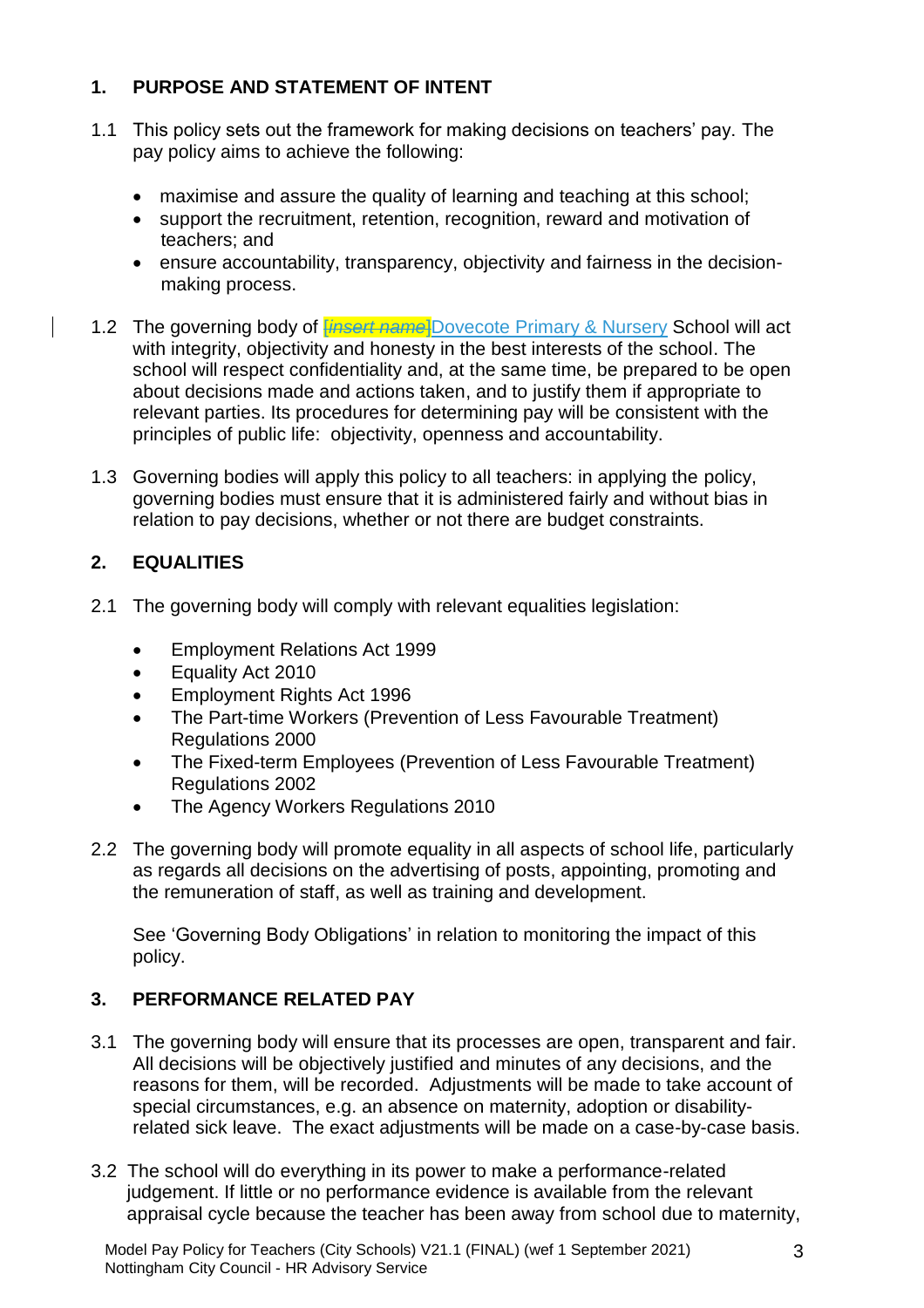adoption or disability-related illness, it will use evidence from previous appraisal cycles.

## **Monitoring**

3.3 The governing body will adopt methods of equality monitoring proportionate with the objective of identifying potential discrimination in workplace policies and procedures.

## **September 2021 pay award and pay points**

3.4 The governing body has decided to continue to use pay points across all ranges in the national framework. Appendix D of the pay policy sets out the values of those pay points.

## **4. JOB DESCRIPTIONS**

4.1 The head teacher will ensure that each teacher is provided with a job description in accordance with the staffing structure agreed by the governing body. Job descriptions may be reviewed from time to time, in consultation with the individual teacher, in order to make reasonable changes in the light of the changing needs of the school. Job descriptions will identify key areas of responsibility. All job descriptions will be reviewed annually as part of the appraisal process.

## **5. ACCESS TO RECORDS**

5.1 The head teacher will ensure reasonable access for individual members of staff to their own employment records.

## **6. APPRAISAL**

- 6.1 The governing body will comply with The Education (School Teachers' Appraisal) (England) Regulations 2012 concerning the appraisal of teachers. The appraisal regulations state that appraisal objectives, for all teachers, including the leadership group, must be such that, if they are achieved, they will contribute to:
	- a) improving the education of pupils at that school; and
	- b) the implementation of any plan of the governing body designed to improve that school's education provision and performance.
- 6.2 Assessment will be based on evidence from a range of sources (see the school's appraisal policy). Although the school will establish a firm evidence base in relation to the performance of all teachers, there is a responsibility on individual teachers and appraisers to work together. Teachers should also gather, over time, any evidence that they deem is appropriate in relation to meeting their objectives, the Teachers' Standards and any other criteria (e.g. application to be paid on Upper Pay Range) so that such evidence can be taken into account at the review, but they are not obliged to do so.
- 6.3 The head teacher [*specify any other as appropriate*] will moderate objectives to ensure consistency and fairness. The head teacher [*specify any other as appropriate*] will also moderate performance assessment and initial pay recommendations to ensure consistency and fairness.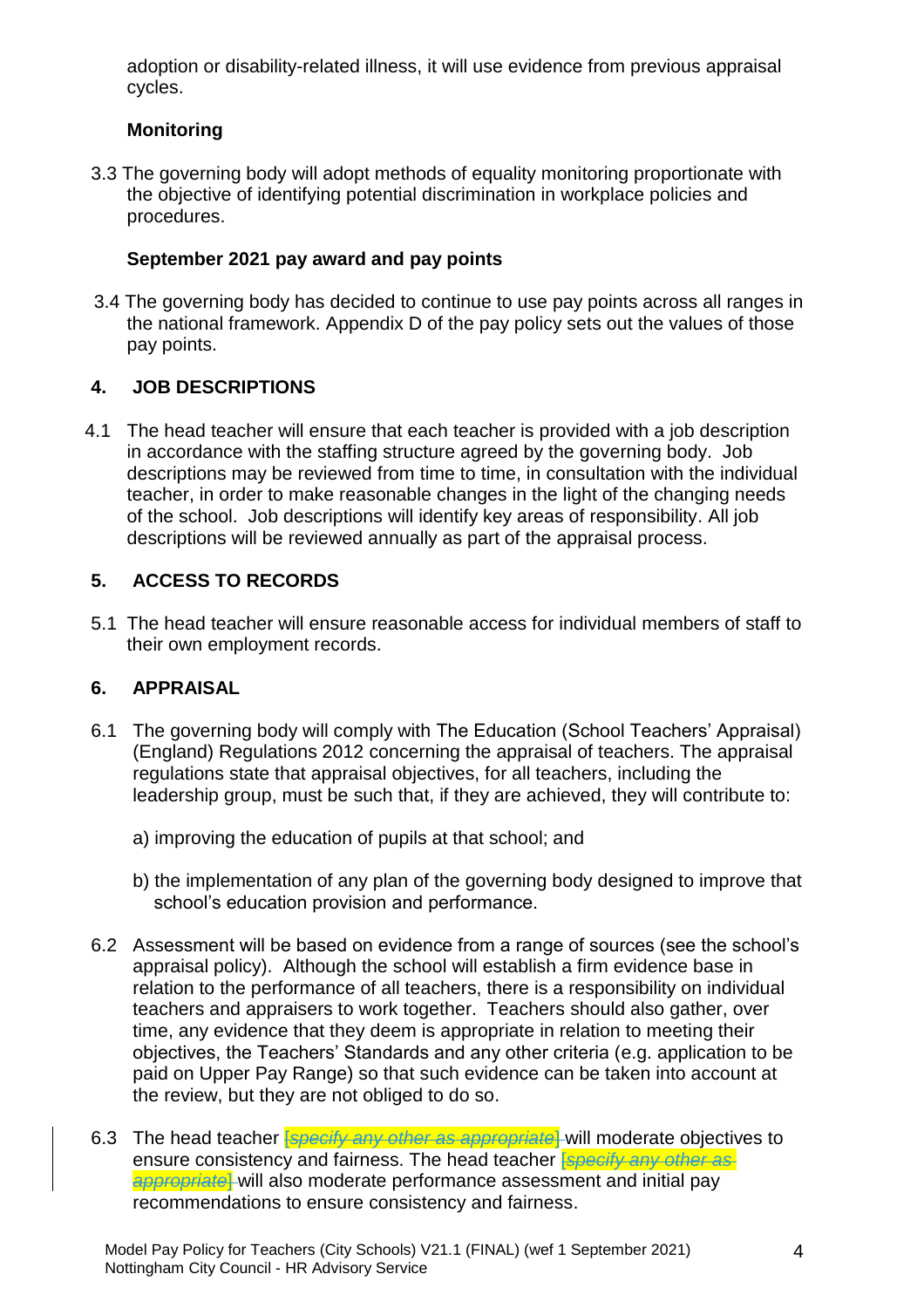## **7. GOVERNING BODY OBLIGATIONS**

- 7.1 The governing body will fulfil its obligations to:
	- **Teachers**: as set out in the School Teachers' Pay and Conditions Document 2021 ('STPCD') and the Conditions of Service for School Teachers in England and Wales (the 'Burgundy Book') and will consider additional guidance available such as the DfE's publication *Implementing your school's approach to pay*.
	- **Support employees**: the National Joint Council for Local Government Services National Agreement on Pay and Conditions of Service (Green Book) or any LA pay/grading scheme. Nottingham City Council has provided a separate Single Status Pay Policy that applies to all support employees.
- 7.2 The governing body will need to consider any updated pay policy and assure themselves that appropriate arrangements for linking appraisal to pay are in place, can be applied consistently and that their pay decisions can be objectively justified.
- 7.3 The governing body will ensure that appraisers, decision-makers and any appeal committee governors receive appropriate training to ensure fair and open decision-making (see Appendices B and C for further information on the Pay Committee and Appeals Procedure).
- 7.4 The governing body will ensure that mid-year reviews are undertaken for teachers, including all members of the leadership group, which should form part of the line management process throughout the year, enabling concerns to be raised and addressed as they occur.
- 7.5 The governing body will ensure that it makes funds available to support pay increases and progression decisions, in accordance with this pay policy (see 'Procedures') and the school's spending plan.
- 7.6 The governing body will monitor the impact of pay decisions, including the extent to which different groups of teachers may progress at different rates, ensuring the school's continued compliance with equalities legislation.

## **8. INDIVIDUAL OBLIGATIONS**

- 8.1 The **head teacher** will do the following:
	- ensure that there is a link between appraisal and pay progression
	- ensure that staff and/or their trade union representatives are consulted on appraisal and pay policies
	- submit any updated appraisal and pay policies to the governing body for approval;
	- ensure that effective appraisal arrangements are in place and that all appraisers have the knowledge and skills to apply procedures fairly;
	- ensure that mid-term reviews are undertaken for all teachers, including the leadership group, and that regular line management meetings take place, with concerns regarding performance raised in writing and addressed as they occur;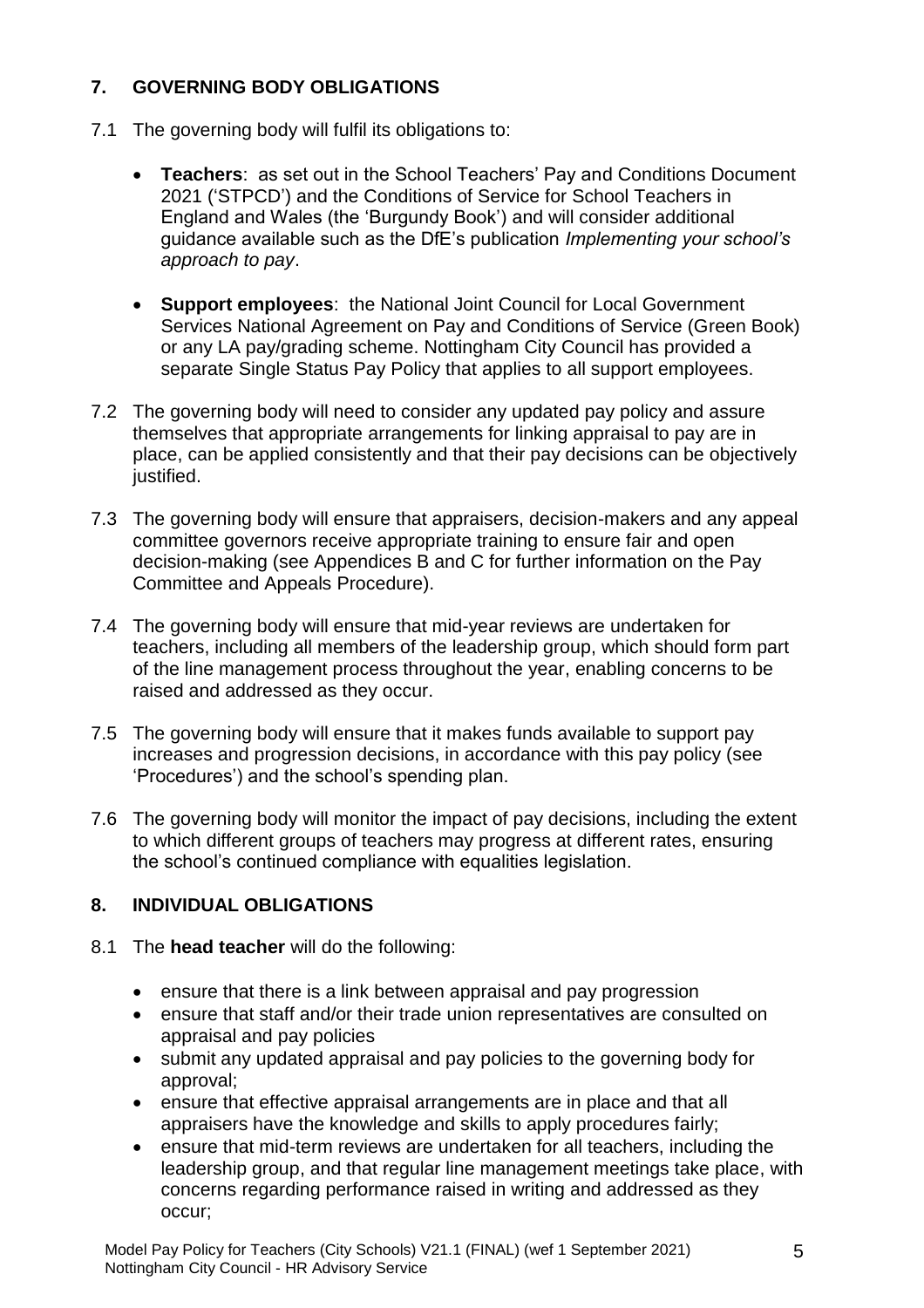- submit written pay recommendations to the pay committee of the governing body and ensure the governing body has sufficient information upon which to make pay decisions; and
- ensure that teachers are informed about decisions reached, and that records are kept of recommendations and decisions made.

#### 8.2 The **line manager/appraiser** will do the following:

- ensure that they are sufficiently trained and equipped to carry out appraisals, seeking further support where necessary;
- ensure that they understand the teacher's objectives and outcomes in order to consider evidence and appraise their progress;
- ensure that mid-year reviews and regular line management meetings take place with teachers;
- ensure that any concerns regarding performance are raised in writing and addressed throughout the year as they occur, providing support and guidance to assist teachers to make improvements;
- provide the head teacher with sufficient information in order to make pay recommendations to the pay committee; and
- be mindful of equality expectations and ensure consistent application of the appraisal process and pay policy.

8.3 All **teachers** will do the following:

- engage with the appraisal process this includes working with their appraiser to ensure that there is a secure evidence base in order for an annual pay determination to be made;
- ensure they have an annual review of their performance;
- participate in regular meetings with their line manager, including the mid-year review;
- respond to feedback provided during the year and engage with opportunities and support provided to improve their performance;
- keep records of their objectives and review them throughout the year; and
- share any evidence they consider relevant with their appraiser

## **9. DIFFERENTIALS**

9.1 Appropriate differentials will be created and maintained between posts within the school, recognising accountability, job weighting and the governing body's need to recruit, retain and motivate sufficient employees of the required quality at all levels.

## **10. DISCRETIONARY PAY AWARDS**

10.1 Criteria for the use of pay discretions are set out in this policy and discretionary awards of additional pay will only be made in accordance with these criteria.

## **11. SAFEGUARDING OF PAY**

11.1 Where a pay determination leads, or may lead, to the start of a period of safeguarding, the governing body will comply with the relevant provisions of the STPCD and will give the required notification as soon as possible (and no later than one month after the determination).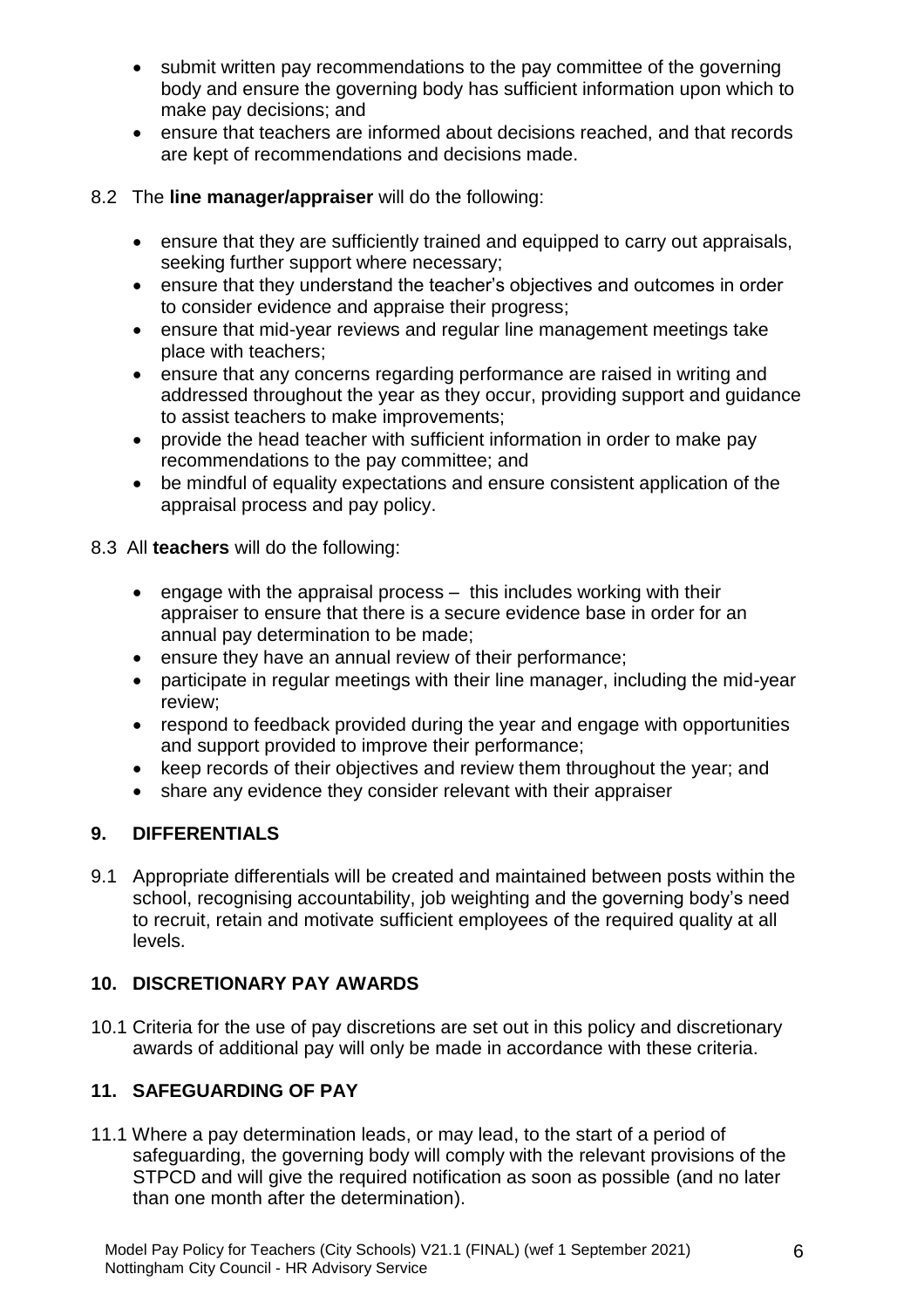## **12. PROCEDURES**

12.1 The governing body will determine the annual pay budget on the recommendation of the pay committee, considering paragraph 19.2(f) of the STPCD.

#### 12.2 [*delete as applicable*]

*Either:*

#### It will also allocate *[define additional increment applicable at the school – this could, for example, be a further pay point on the appropriate pay range adopted by the school, or a defined additional percentage of pay]* to allow for the best teachers to make more rapid progress within the relevant pay range.

*or*

Because of budget constraints, there will be no accelerated progression on any pay scale. *[The latter choice should only be used where there is objective evidence of budget issues.]*

- 12.3 The governing body has delegated its pay powers to the pay committee. Anyone attending the pay committee, who has a conflict of interest in relation to any individual's pay, must withdraw whilst that decision is considered, including the head teacher where their own pay is under consideration.
- 12.4 The pay committee will be attended by the head teacher in an advisory capacity. Where the pay committee has invited either a representative of the local authority or an external adviser to attend and offer advice on the determination of the head teacher's pay, that person will withdraw while the committee reaches its decision. Any member of the committee required to withdraw will do so.
- 12.5 The terms of reference for the pay committee will be determined from time to time by the governing body. Further information on the structure, terms of reference and responsibilities of the pay committee are contained in Appendix B.
- 12.6 Reports of the pay committee will be placed in the confidential section of the governing body's agenda and will either be approved, or referred back for reconsideration only where it is felt that the pay committee has exceeded its powers under the policy.

#### **13. ANNUAL DETERMINATION OF PAY**

- 13.1 All teachers' salaries, including those of the head, deputy head and assistant head teachers, will be reviewed annually to take effect from 1 September. The governing body will complete the process without undue delay and will endeavour to complete teachers' annual pay reviews by 31 October and the head teacher's annual pay review by 31 December. Where there is a delay, staff will be consulted.
- 13.2 In the case of early career teachers (ECTs), the governing body must determine the teacher's performance and any pay recommendation by means of the statutory induction process set out in the Education (Induction Arrangements for School Teachers) (England) Regulations 2012(8), ensuring that ECTs are not negatively affected by the extension of the induction period from one to two years. Governing bodies should consider ECTs for pay progression at the end of their first academic year.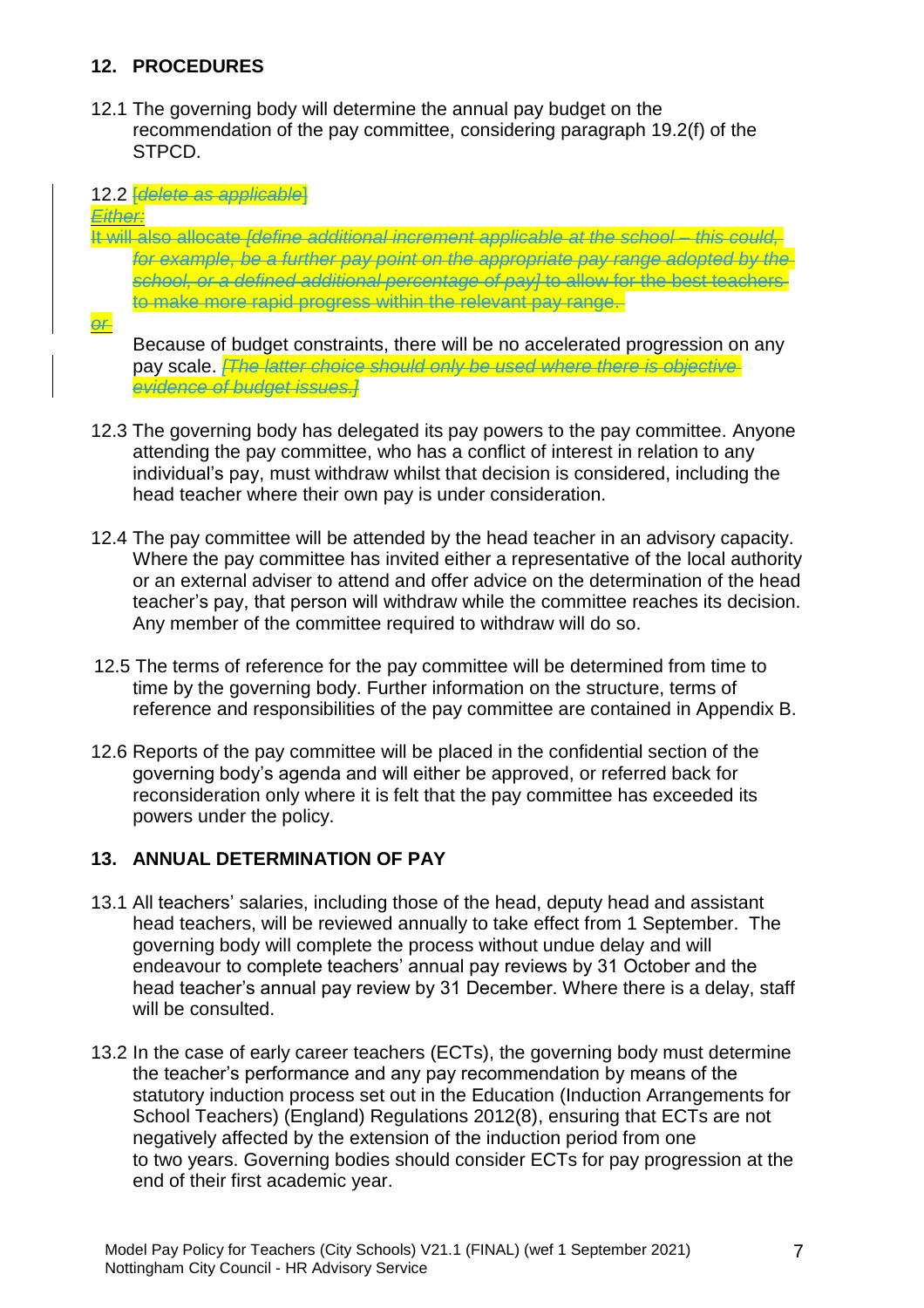#### **14. NOTIFICATION OF PAY DETERMINATION**

14.1 Decisions will be communicated in writing to each member of staff by the head teacher in accordance with paragraph 3.4 of the STPCD, and will set out the reasons why decisions have been taken. Decisions on the pay of the head teacher will be communicated in writing by a member of the pay committee.

## **15. APPEALS PROCEDURE**

15.1 The governing body has an appeals procedure in relation to pay in accordance with the provisions of paragraph 2.1 (b) of the STPCD. It is set out in Appendix C of this pay policy.

## **16. LEADERSHIP GROUP PAY**

16.1Governing bodies are recommended to take note of the Department for Education's (DfE) guidance *Implementing your school's approach to pay*, which can be found on the DfE's website, with particular reference to the section entitled *Setting the pay of school leaders*.

## **16.2 Head teachers – pay on appointment**

- The pay committee will review the school's head teacher group and the head teacher's pay range in accordance with paragraphs 4, 5, 6 and 8 (mainstream school), or paragraphs 4, 5, 7 and 8 (special schools) of the STPCD.
- If the head teacher takes on permanent accountability for one or more additional schools, the pay committee will set a pay range in accordance with the provisions of paragraph 6.6 or 7.9.
- The pay committee will determine a pay range and take account of the full role of the head teacher (Part 7), which includes all permanent responsibilities of the role, any challenges that are specific to the role and all other relevant considerations (paragraph 9.2) such as recruitment issues. The pay committee will consider the factors set out in Appendix A of this policy when determining an appropriate pay range. It will also take account of any other considerations it feels are relevant, and it will minute its decisions and reasons for those decisions carefully.
- The pay committee will consider using its discretion, in exceptional circumstances only, to exceed the 25 per cent limit beyond the maximum of the group range when setting the pay range for the head teacher, as set out in paragraph 9.3. However, before doing so, it will make a fully-documented business case and seek external independent advice from an appropriate person or body.
- The pay committee will use pay points within the pay range.
- At the appointment stage, candidate specific factors will be taken into account when determining the starting salary. If necessary, the governing body will adjust the pay range to ensure appropriate scope of pay points for performance-related pay progression over time.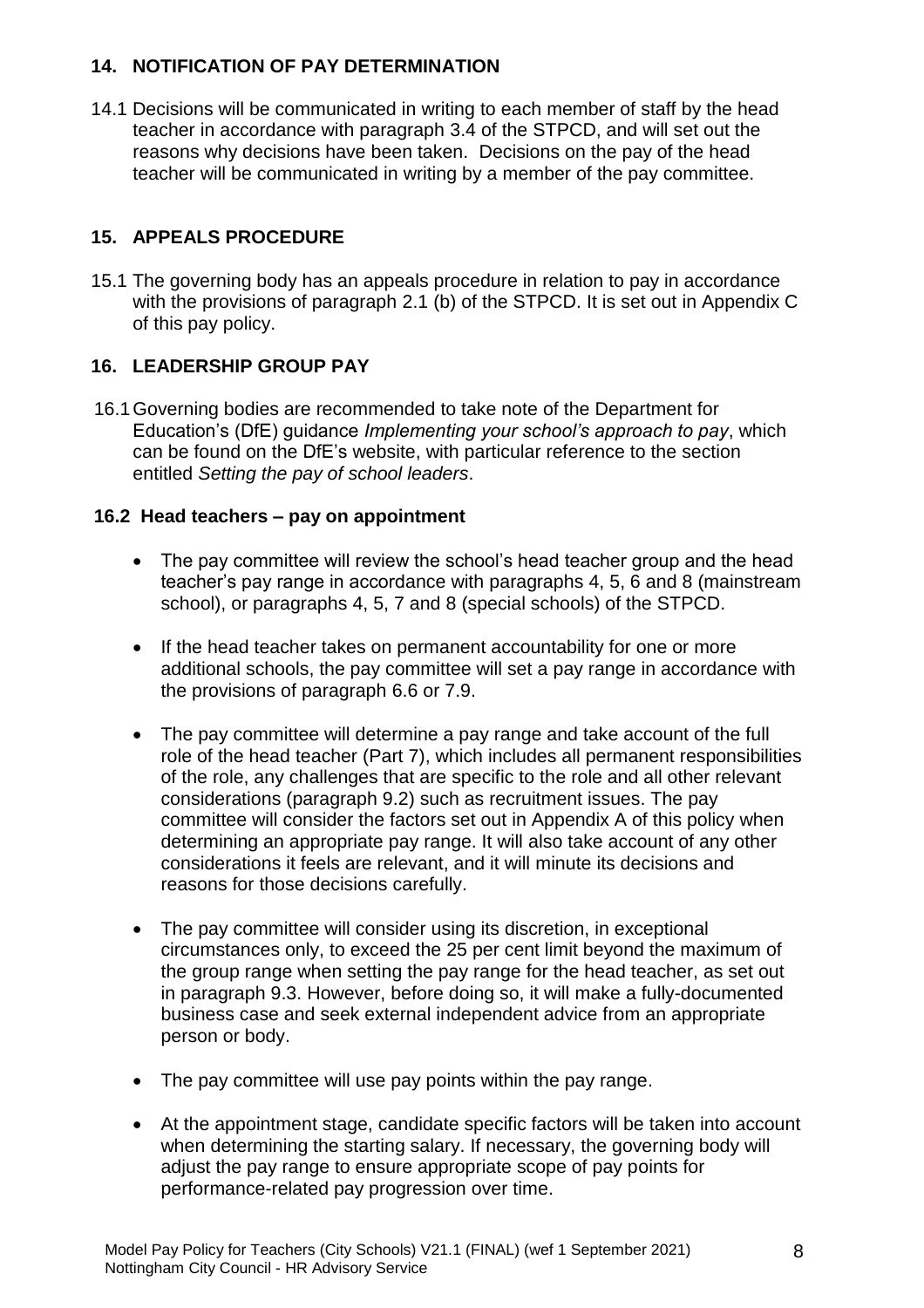- The pay committee will have regard to the provisions of paragraph 9.4 in particular, and it will also take account of the pay and ranges of other staff, including any permanent payments, to ensure appropriate differentials are created and maintained between posts of differing responsibility and accountability.
- The pay committee will consider whether the circumstances specific to the role or candidate warrant a higher than normal pay range. It will exercise its discretionary powers, where appropriate, in accordance with paragraph 9.3. It will only set a range, the maximum of which is more than 25 per cent above the maximum value of the group range, in exceptional circumstances. In such circumstances, it will make a business case to the governing body, and the governing body will seek external independent advice before giving agreement.
- The pay committee will consider whether there is a need for any temporary payments (paragraph 10) for clearly time-limited responsibilities or duties only. The total sum of the temporary payments made to a head teacher will not exceed 25 per cent of the annual salary that is otherwise payable to the head; the total sum of salary and other payments made to a head teacher must not exceed 25 per cent above the maximum of the head teacher group except in wholly exceptional circumstances.
- The pay committee may determine that temporary or other payments be made to a head teacher that exceed the limit above. These may be made in wholly exceptional circumstances when the committee has made a business case and secured the agreement of the governing body. The governing body will seek external independent advice before providing agreement.

#### **16.3 Serving head teachers**

- The pay committee will only redetermine the pay range of a serving head teacher (in accordance with paragraph 9) if the responsibilities of the post change significantly; or if the pay committee determines this is required to maintain consistency with pay arrangements for new appointments to the leadership group or with pay arrangements for a member(s) of the leadership group whose responsibilities significantly change.
- It will also redetermine the pay range if the group size of the school increases, or if the head teacher takes on permanent accountability for an additional school(s) (STPCD paragraph 9 of the Section 3 guidance).
- If the pay committee redetermines the head teacher's pay range, it will take account of all indefinite responsibilities of the post, any specific challenges and all other relevant factors. The pay committee will consider the factors set out in Appendix A of this policy when determining an appropriate pay range. It will also take account of any other considerations it feels are relevant, and it will minute its decisions and reasons for those decisions carefully.
- The pay committee will consider using its discretion, in exceptional circumstances, to exceed the 25 per cent limit beyond the maximum of the group range, as set out in paragraph 9.3. However, before agreeing to do so, it will make a fully-documented business case and seek external independent advice.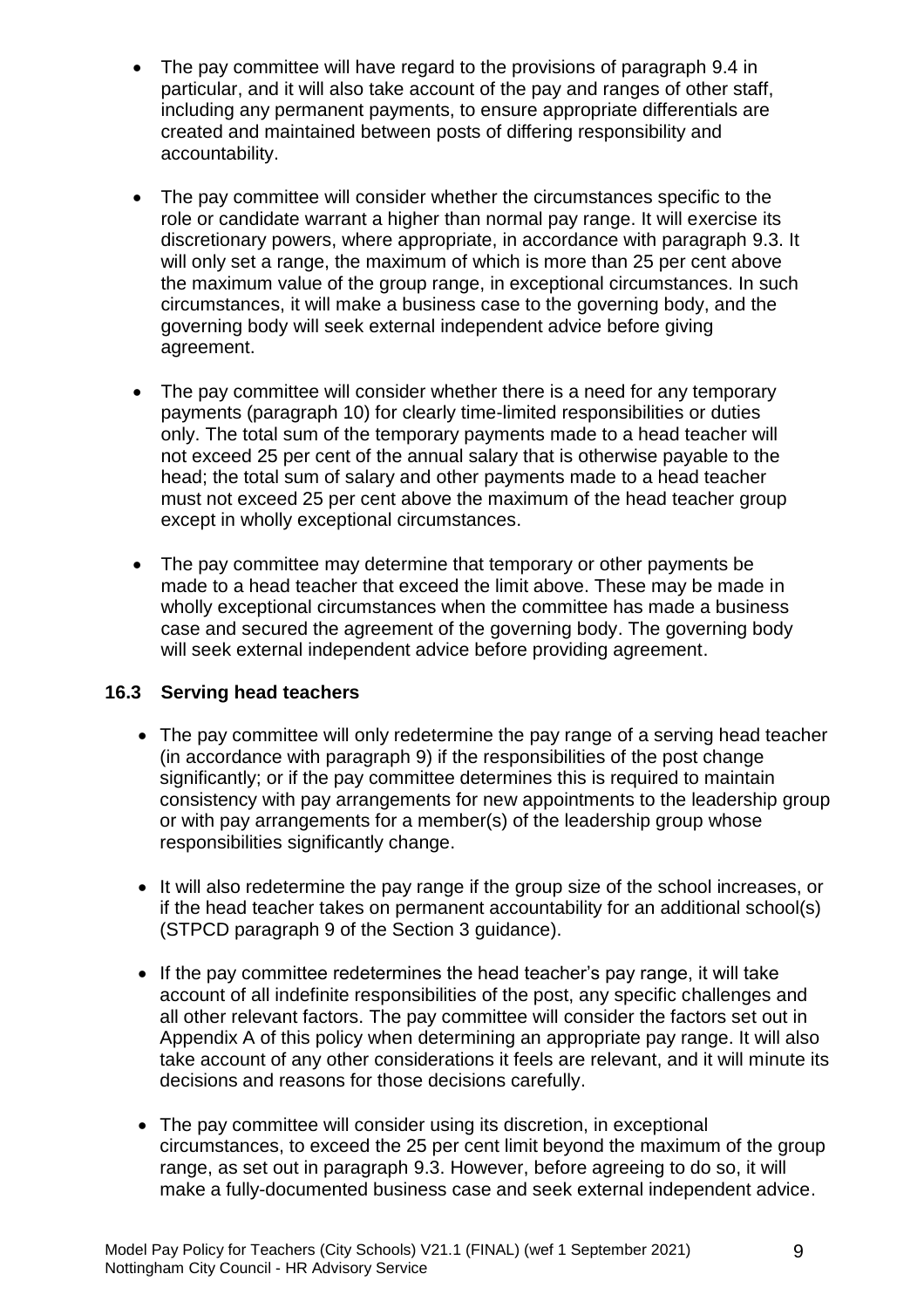- The pay committee will use pay points within the pay range and leave points for performance-related pay progression depending on the head teacher's salary position within the salary range for the school.
- The pay committee will review the head teacher's pay in accordance with paragraph 11 of the STPCD (and paragraph 27 of the section 3 guidance), and, where sufficient points exist within the salary range, it will award one pay point when there has been sustained high quality of performance having regard to the results of the most recent appraisal carried out in accordance with the Appraisal Regulations 2012 and any recommendation on pay progression in the head teacher's most recent appraisal report.
- When the head teacher's performance is exceptional, the pay committee may consider awarding accelerated performance-related pay progression, where this is consistent with the school's pay policy (see 12.2 above) and sufficient points exist within the salary range, and taking account of the most recent appraisal and any recommendation on pay.
- If the pay committee decides to redetermine the pay range, it will only determine the head teacher's pay range in accordance with paragraph 9 of the STPCD, and paragraph 9 of the section 3 guidance.
- The pay committee will consider the use of temporary payments for clearly temporary responsibilities or duties only, in accordance with paragraph 10 of the STPCD.
- The total sum of temporary payments made to a head teacher will not exceed 25 per cent of the annual salary which is otherwise payable to the head teacher; and the total sum of salary and other payments made to a head teacher will not exceed 25 per cent above the maximum of the head teacher group, except in wholly exceptional circumstances.
- The pay committee may determine that additional/temporary payments be made to a head teacher which exceeds the limit above in wholly exceptional circumstances and with the agreement of the governing body. The governing body will make a fully-documented business case and will seek external independent advice before providing agreement.

#### **16.4 Deputy/assistant head teachers - pay on appointment**

- The pay committee will determine a pay range and take account of the full role of the deputy/assistant head teacher (STPCD part 2), including all indefinite responsibilities of the role, any challenges that are specific to the role and all other relevant considerations (paragraph 9.2), such as recruitment issues. The pay committee will consider the factors set out in Appendix A of this policy when determining an appropriate pay range. It will also take account of any other considerations it feels are relevant, and it will minute its decisions and reasons for those decisions carefully.
- The pay committee will use pay points in the pay range.
- At the appointment stage, candidate specific factors will be taken into account when determining the starting salary. If necessary, the governing body will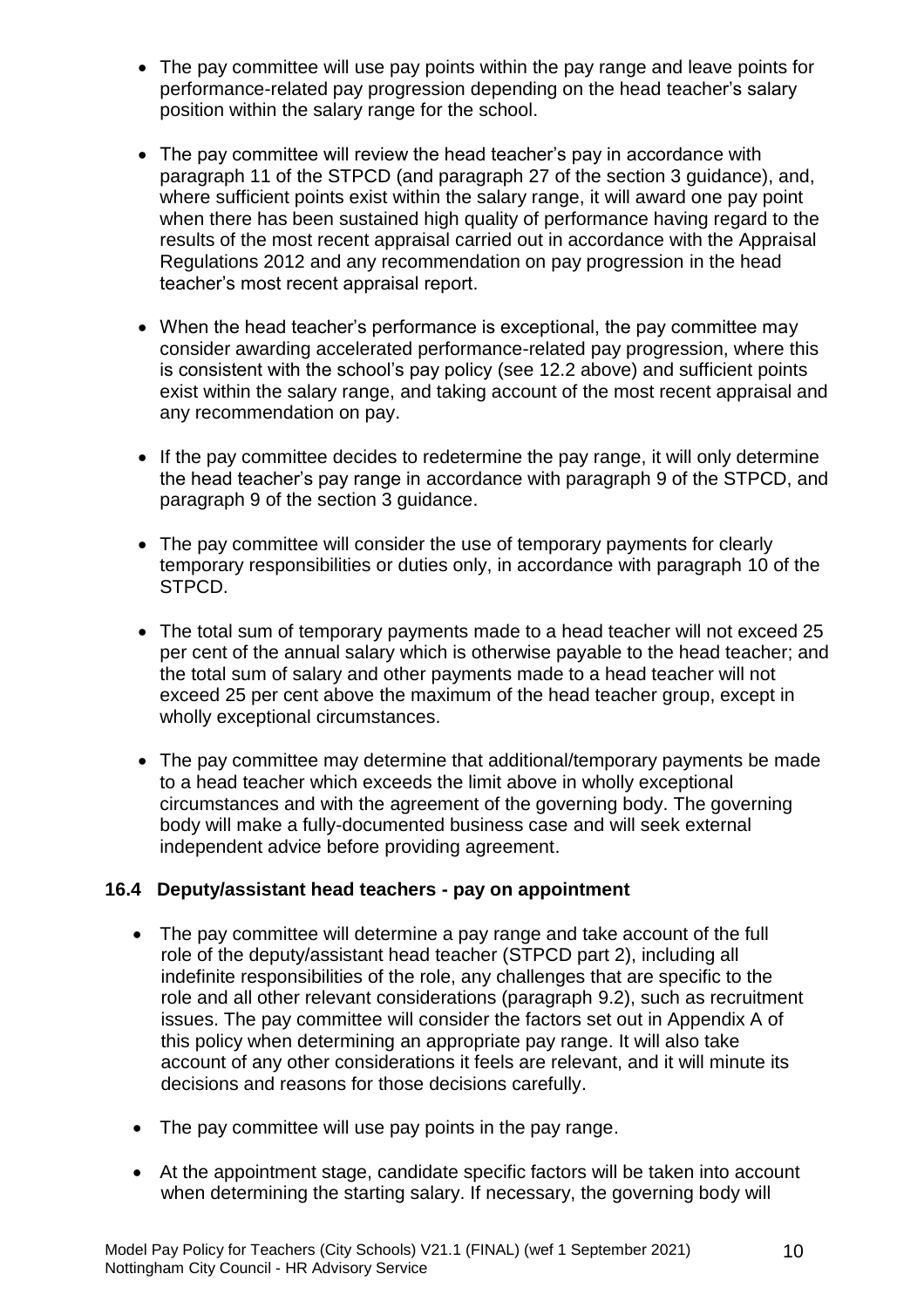adjust the pay range to ensure appropriate scope of pay points for performance-related pay progression.

• The pay committee will consider whether the award of any additional payments are relevant, as set out in paragraph 26 of the STPCD and paragraphs 60 to 69 of the section 3 guidance.

#### **16.5 Serving deputy/assistant head teachers**

- The pay committee will review and redetermine the deputy/assistant head teacher pay range when there has been a significant change in the responsibilities of the serving deputy/assistant head teacher (paragraph 10 of the section 3 guidance). It will also review and, if necessary, redetermine the pay range to maintain consistency with pay arrangements for new appointments to the leadership group, or maintain pay arrangements for a member(s) of the leadership group whose responsibilities significantly change.
- When determining the pay range of a serving deputy/assistant head teacher, the pay committee will take account of all permanent responsibilities of the role, any challenges that are specific to the role and all other relevant considerations (paragraph 9.2), including retention issues. The pay committee will consider the factors set out in Appendix A of this policy when determining an appropriate pay range. It will also take account of any other considerations it feels are relevant, and it will minute its decisions and reasons for those decisions carefully.
- The pay committee will ensure the maintenance of appropriate differentials between different posts in its staffing structure, but it will note paragraph 9.4.
- The pay committee will consider whether the award of any additional payment is relevant, as set out in paragraph 26 of the STPCD and paragraphs 60 to 69 of the section 3 guidance.
- The pay committee will use pay points in the pay range, and it will leave appropriate scope for performance-related pay progression where sufficient points exist within the salary range.
- The pay committee will review pay in accordance with paragraphs 11, and, where sufficient points exist within the salary range, will award one pay point when there has been sustained high quality of performance having regard to the results of the recent appraisal and any recommendation on pay progression recorded in the deputy/assistant head teacher's most recent appraisal report.
- When performance is exceptional, the pay committee may consider awarding accelerated performance-related pay progression, where this is consistent with the school's pay policy (see 12.2 above) and sufficient points exist within the salary range, and taking account of the most recent appraisal and any recommendation on pay.

#### **17. ACTING ALLOWANCES**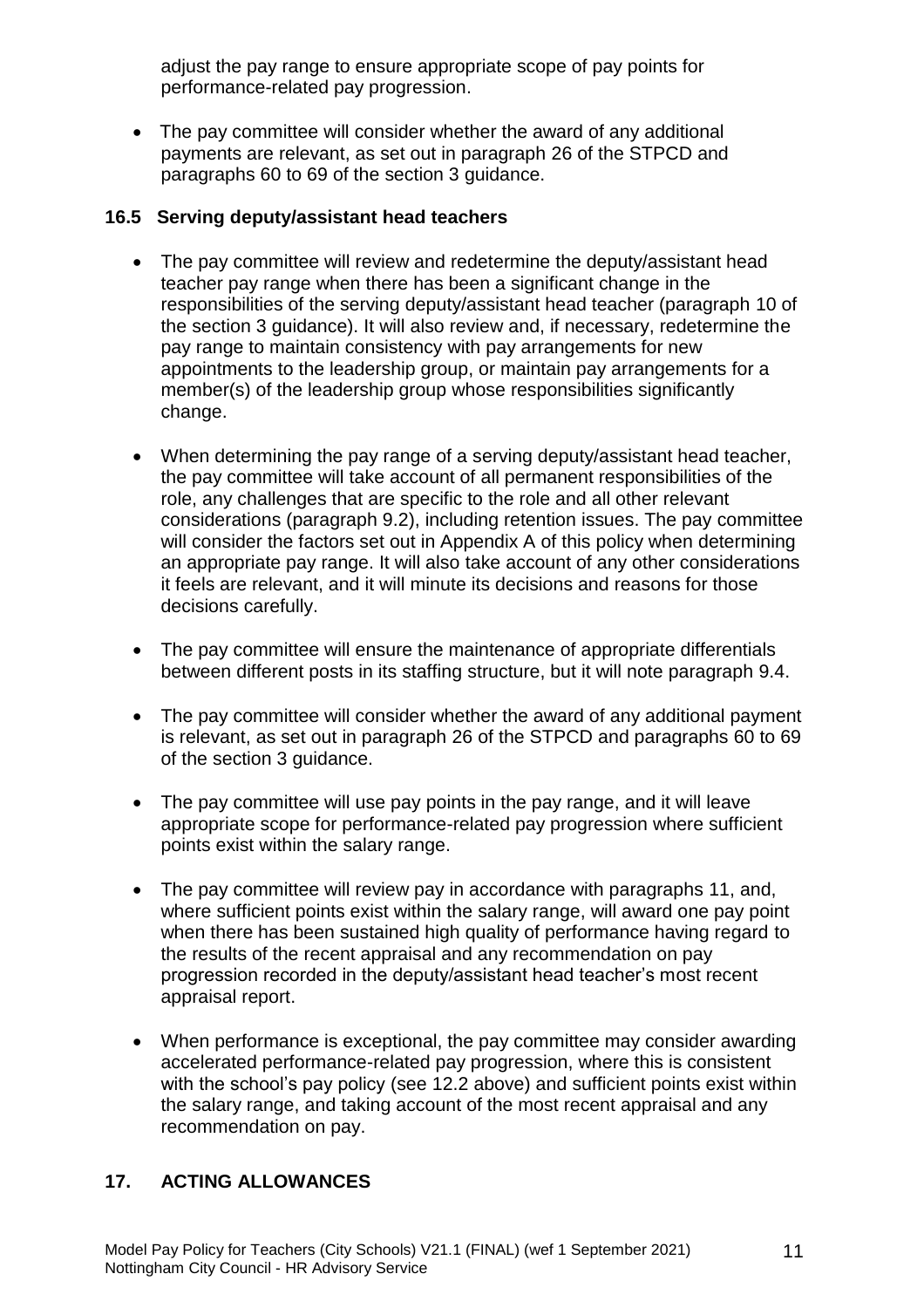- 17.1 Acting allowances are payable to teachers who are assigned and carry out the duties of the head teacher, deputy head teacher or assistant head teacher in accordance with paragraph 23 of the STPCD. The pay committee will, within a four-week period of the commencement of acting duties, determine whether or not the acting post holder will be paid an allowance. In the event of a planned and prolonged absence, an acting allowance will be agreed in advance and paid from the first day of absence.
- 17.2 Any teacher who carries out the duties of the head teacher, deputy head teacher, or assistant head teacher, for a period of four weeks or more, will be paid on the head teacher's, deputy head teacher's or assistant head teacher's range, as the case may be. Payment will be backdated to the commencement of the duties.

## **18. CLASSROOM TEACHERS**

#### **New appointments**

- 18.1 The governing body will maintain the teacher's previous pay entitlement in relation to the Main Pay Range (MPR) or Upper Pay Range (UPR), where this falls within the minimum and maximum salary for the post. Schools retain the right to set the upper salary level for posts that they are advertising and it is for the applicant to decide whether they wish to apply on those terms. This does not preclude them from applying for UPR consideration after appropriate service/performance at the school and according to the school's staffing structure.
- 18.2 The governing body will, if necessary, use its discretion to award a recruitment incentive benefit to secure the candidate of its choice.

#### **Annual pay determination**

- 18.3 The pay committee will use reference points. The pay scale for MPR teachers in this school is in Appendix D of this policy.
- 18.4 Appraisal objectives will become more challenging as teachers progress up the MPR. Objectives will, however, be such that, if achieved, they will meet the requirements of the appraisal regulations 2012 (see section 6 'Appraisal' above).
- 18.5 To move up the MPR, one annual point at a time, teachers will need to have made good progress towards their objectives and have shown that they are competent in all elements of the Teachers' Standards. The quality of teaching, learning and assessment should be consistently good. If the evidence shows that a teacher has exceptional performance, including in classroom teaching, the governing body will consider the use of its flexibilities to award enhanced pay progression, up to the maximum of *[insert as consistent with 12.2 a) option – for b) delete whole sentence as no enhancement will be paid]*.
- 18.6 Reviews will be deemed to be successful unless significant concern(s) about standards of performance have been raised in writing with the teacher during the annual performance management/appraisal cycle.
- 18.7 Judgments will only be made on evidence gathered which is related to the formal appraisal process. As a teacher moves up the MPR, this evidence should show: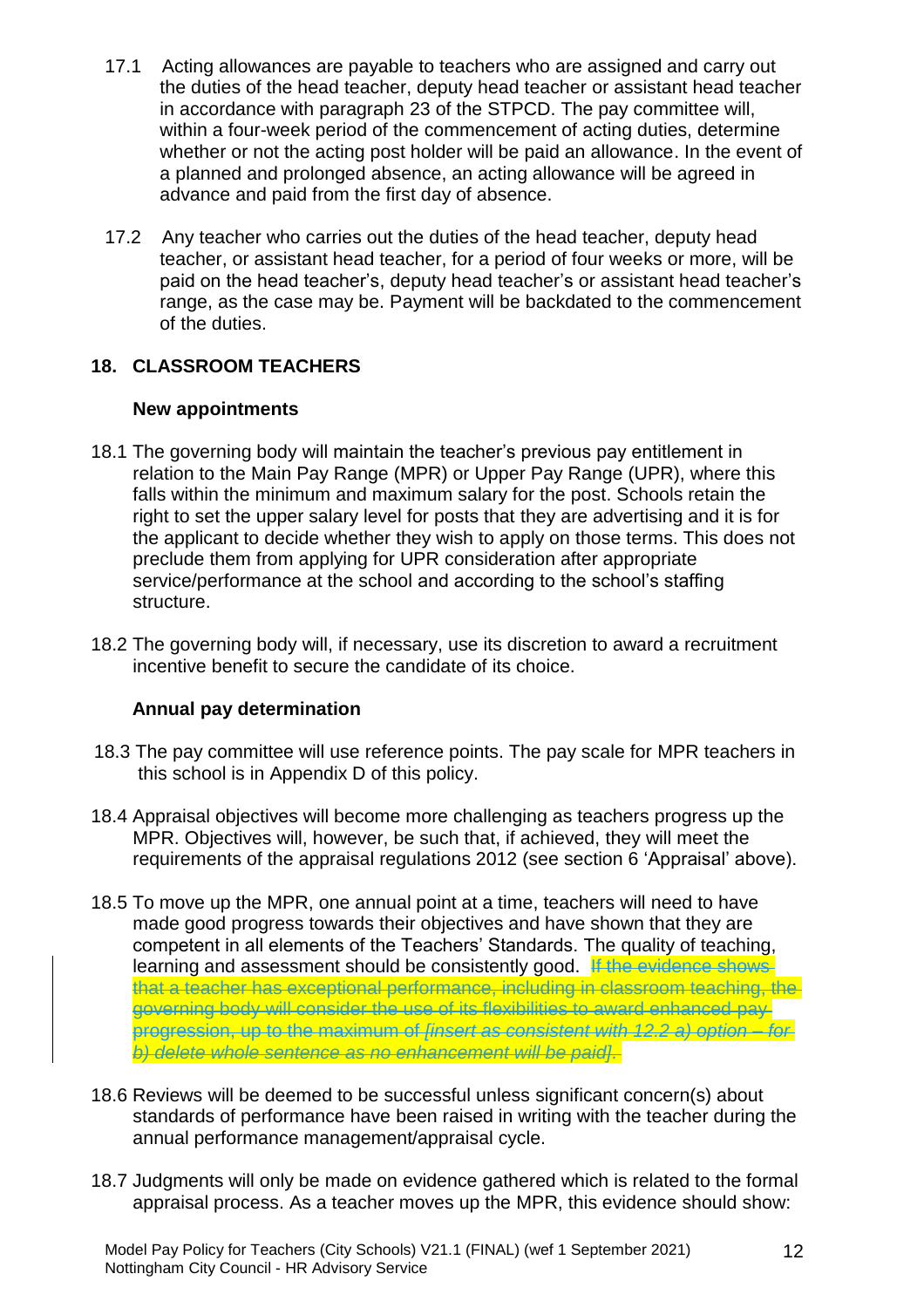- a positive impact on pupil progress;
- a positive impact on wider outcomes for pupils;
- improvements in any specific elements of practice identified to the teacher through the appraisal process, e.g. behaviour management or lesson planning; and
- a positive contribution to the work of the school
- 18.8 Further information, including sources of evidence, is contained in the school's appraisal policy.
- 18.9 The pay committee will take account of the pay recommendation contained in the appraisal report, and it will be able to justify its decisions.

## **19. APPLICATIONS TO BE PAID ON THE UPPER PAY RANGE**

- 19.1 Qualified teachers can apply to be paid on the Upper Pay Range (UPR) in accordance with the school's provisions in 19.4 (below). If a teacher is simultaneously employed at another school(s), they may submit separate applications if they wish to apply to be paid on the UPR in that school(s). This school will not be bound by any pay decision made by another establishment.
- 19.2 All applications should include the result of the most recent appraisal, under the Appraisal Regulations 2012, including any recommendation on pay. Where such information is not applicable or available, e.g. those returning from maternity or disability-related sickness absence, a written statement and summary of evidence designed to demonstrate that the applicant has met the assessment criteria must be submitted by the applicant.
- 19.3 In order for the assessment to be robust and transparent, it will be an evidencebased process only. Teachers can, therefore, build an evidence base to support their application. Those teachers who have been absent, through disabilityrelated sickness or maternity, may cite written evidence from previous years in support of their application.

#### **Process**

- 19.4 One application may be submitted annually. The closing date for applications is normally [*insert school's date*]30th October each year; however, exceptions will be made in particular circumstances, e.g. those teachers who are on maternity leave or who are currently on sick leave. The process for applications is:
	- Complete the school's application form
	- Submit the application form and supporting evidence (where provided) to the head teacher by the closing date (above)
	- Applicants will receive notification of the name of the assessor of their application within 5 working days
	- The assessor will assess the application, which will include a recommendation to the pay committee of the governing body
	- The application, evidence and recommendation will be passed to the head teacher for moderation purposes, if the head teacher is not the assessor
	- The pay committee will make the final decision, advised by the head teacher
	- Teachers will receive written notification of the outcome of their application by *<u>Einsert date</u>*the end of the Autumn Term. Where the application is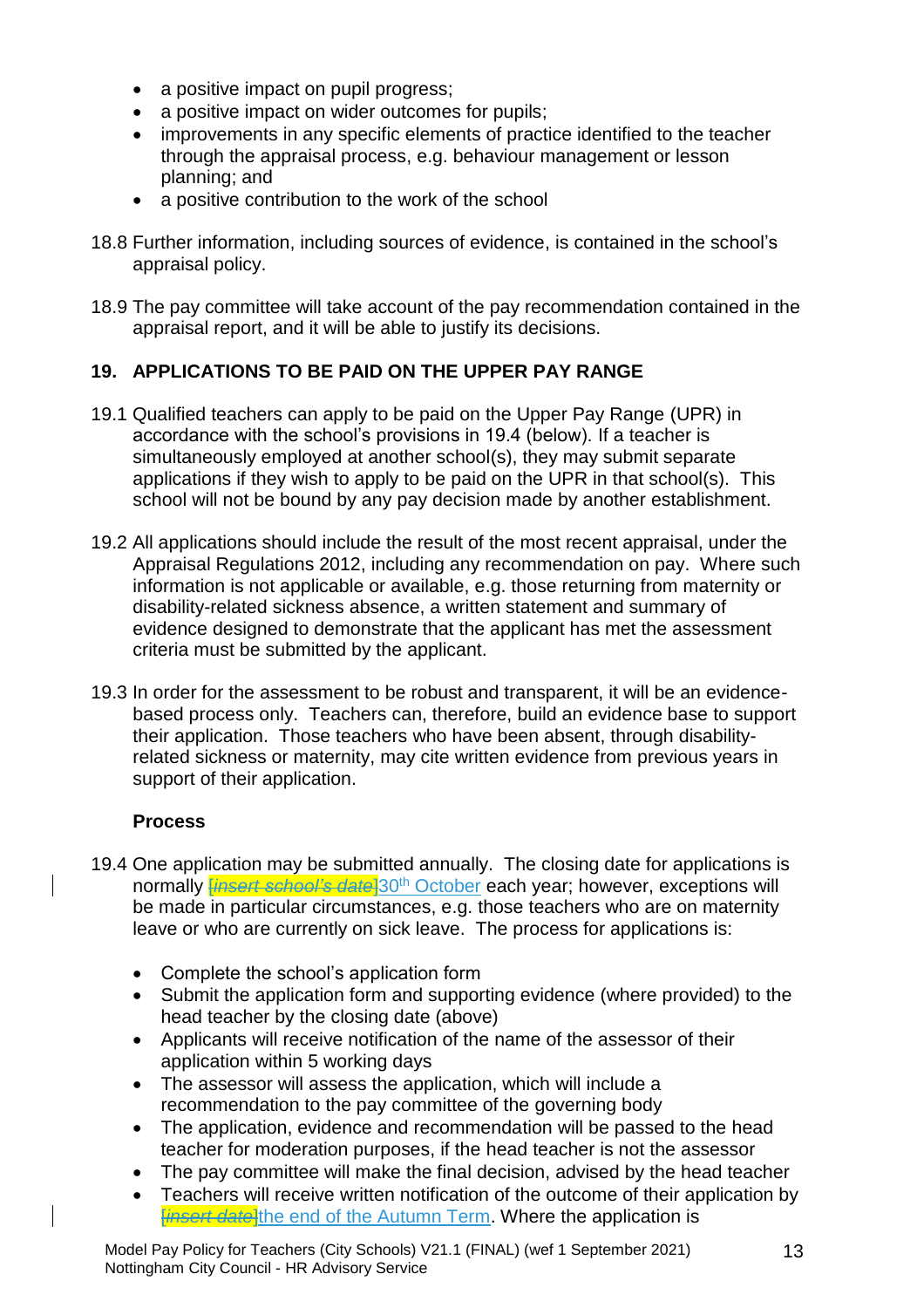unsuccessful, the written notification will include the areas where it was felt that the teacher's performance did not satisfy the relevant criteria set out in this policy (see 'Assessment' below)

- If requested, oral feedback will be provided by the assessor. Oral feedback will be given within 10 school working days of the date of notification of the outcome of the application. Feedback will be given in a positive and encouraging environment and will include advice and support on areas for improvement in order to meet the relevant criteria
- Successful applicants will move to the minimum of the UPR on 1 September.
- Unsuccessful applicants can appeal the decision. The appeals process is set out in Appendix C

#### **Assessment:**

19.5 The teacher will be required to meet the criteria set out in paragraph 15 of the STPCD, namely that:

- the teacher is highly competent in all elements of the relevant standards; and
- the teacher's achievements and contribution to an educational setting or settings are substantial and sustained.

19.6 In this school, this means:

- "highly competent": the teacher's performance is assessed as having excellent depth and breadth of knowledge, skill and understanding of the Teachers' Standards in the particular role they are fulfilling and the context in which they are working.
- "substantial": the teacher's achievements and contribution to the school are significant, not just in raising standards of teaching and learning in their own classroom, or with their own groups of children, but also in making a significant wider contribution to school improvement, which impacts on pupil progress and the effectiveness of colleagues.
- "sustained": in relation to a UPR application only, the teacher must have had two consecutive successful appraisal reports and have made good progress towards their objectives during this period (see exceptions, e.g. maternity/sick leave, in the introduction to this section). They will have been expected to have shown the quality of teaching, learning and assessment are good to outstanding.
- 19.7 Further details, including information on sources of evidence is contained within the school's appraisal policy (and in section 4 of the City Council's 'Whole School Appraisal Guidance', available to HR advisory customers).

#### **20. UPPER PAY RANGE (UPR)**

#### **Annual pay determinations**

- 20.1The UPR in this school will consist of three points: U1, U2 and U3, as set out in Appendix D of this policy. *[amend if different]*
- 20.2 Applications to progress to UPR will be considered annually, according to the deadlines set by this school (see 19.4 above and STPCD paragraph 15).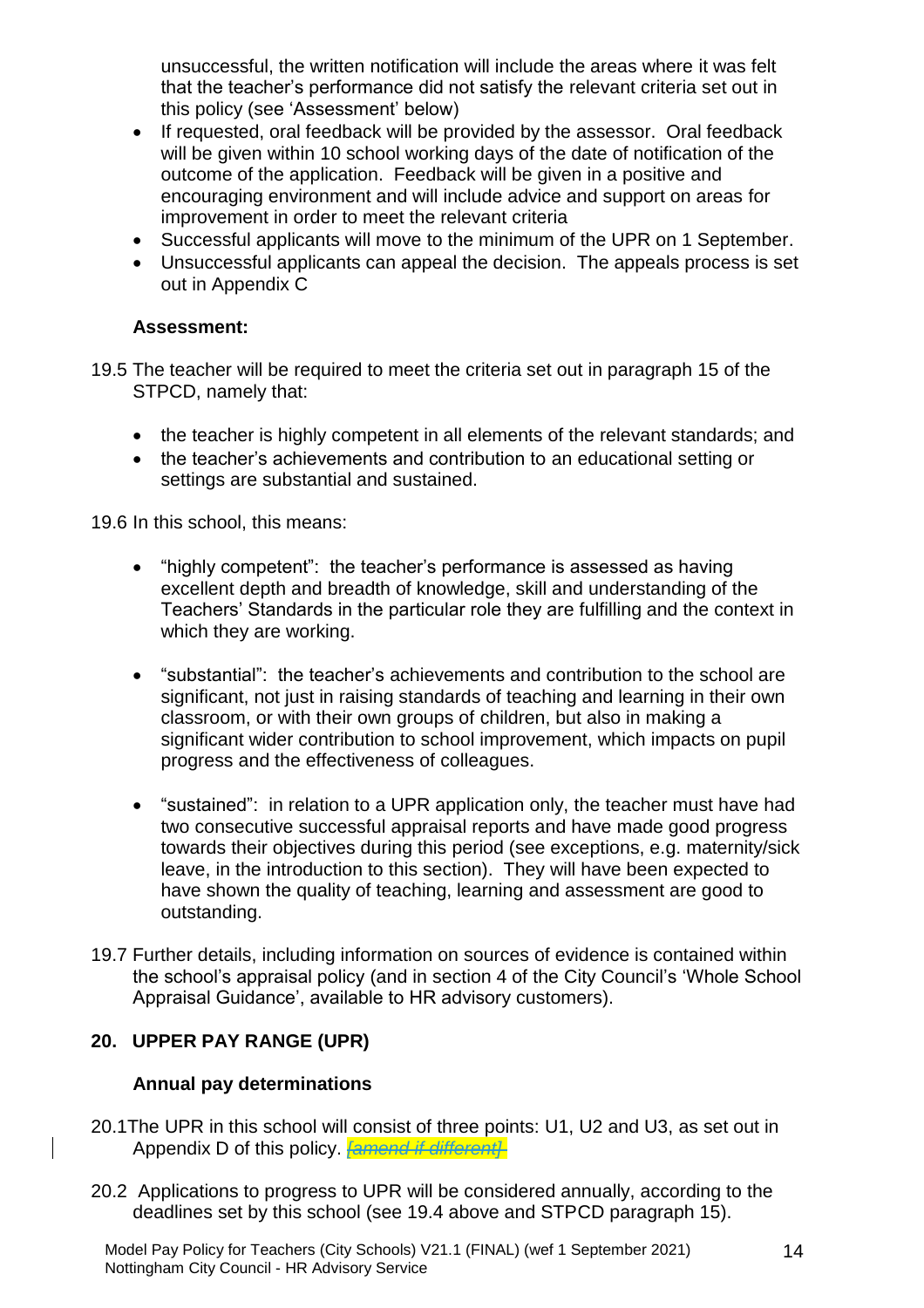- 20.3 The pay committee will determine whether there should be any movement on the UPR. In making such a determination, it will consider:
	- paragraph 19 above and the criteria set out in paragraph 15.2 of the STPCD;
	- the evidence base, including the appraisal report which should show that the teacher has had a successful appraisal during the relevant period and has made good progress towards objectives, and the pay recommendation of the appraiser;
	- evidence that the teacher has maintained the criteria set out in paragraph 15.2 of the STPCD, namely that:
		- the teacher is highly competent in all elements of the relevant standards: and,
		- the teacher's achievements and contribution to an educational setting or settings are substantial and sustained.

The meaning of these criteria is set out in paragraph 19 above (and further guidance is provided in the City Council's 'Whole School Appraisal Guidance', available to HR advisory customers).

- 20.4 Pay progression on the UPR will be clearly attributable to the performance of the individual teacher. The pay committee will be able to objectively justify its decisions.
- 20.5 Where it is clear that the evidence shows the teacher has continued good performance, as set out above, and have made good progress towards their objectives, the teacher will move onto or up the Upper Pay Range, where the pay range permits this.
- 20.6 Where it is clear from the evidence that the teacher's performance is exceptional, in relation to the criteria set out above, the pay committee may use its flexibility to decide on enhanced progression on UPR, where this option is consistent with the school's policy in 12.2 above and where the pay range permits this. The quality of teaching, learning and assessment should be consistently outstanding.
- 20.7 Further information, including sources of evidence, is contained within the school's appraisal policy (and in the City Council's 'Whole School Appraisal Guidance' available to HR advisory customers).
- 20.8 The pay committee will be advised by the head teacher in making all such decisions.

#### **21. LEADING PRACTITIONER ROLES**

- 21.1 The governing body will take account of paragraphs 16 and 49 of the STPCD when determining the role of leading practitioner in this school. Additional duties will be set out in the job description of the leading practitioner and will include the following:
	- A leadership role in developing, implementing and evaluating policies and practices in the school that contribute to school improvement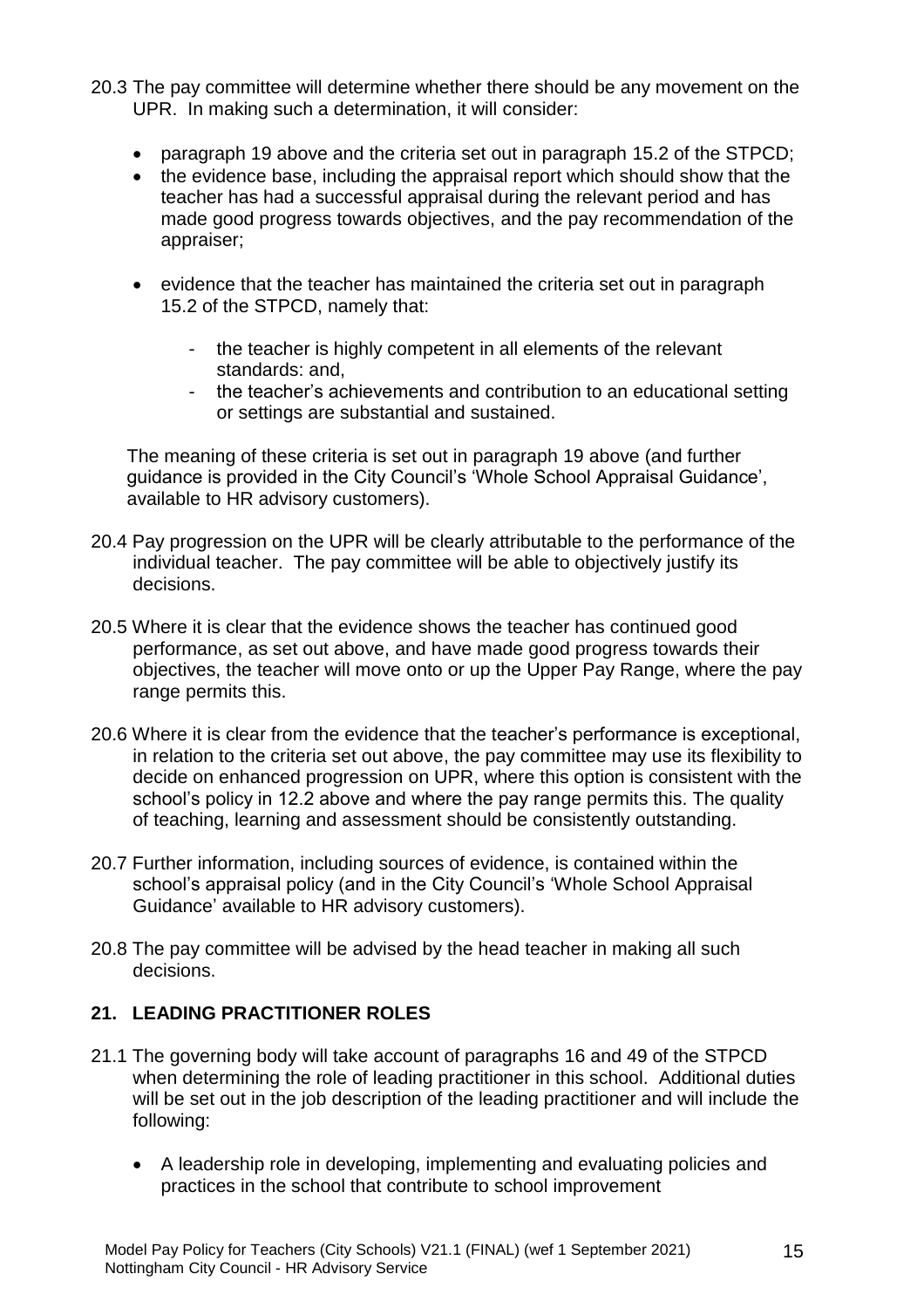- The improvement of teaching in school *[and in the wider school community]* that impacts significantly on pupil progress and improves the effectiveness of staff and colleagues.
- Improving the effectiveness of staff and colleagues, particularly in relation to specific areas such as *[insert]*

## **Pay on appointment**

21.2 The pay committee will determine a pay range of 3 points *[amend if different]* taken from the Leading Practitioner Range, appropriate to the school, in accordance with paragraph 16 of the STPCD and Appendix D of this policy, and paragraphs 33 - 37 of the section 3 guidance. [*Where the school currently has Leading Practitioners, they should include the following sentence –* In this school, the range for Leading Practitioners is from £*[insert minimum]* to £*[insert maximum].* The relevant body will use reference points and will ensure that there is appropriate scope within the pay range to allow for performance related pay progression.

## **Annual pay determination**

- 21.3The appraisal objectives will be determined in line with the School's Appraisal Policy for Teachers and agreed with the head teacher.
- 21.4 The pay committee shall have regard to the results of the leading practitioner's appraisal, including the pay recommendation, when exercising any discretion in relation to their pay in accordance with paragraph 19 of the STPCD.
- 21.5 The appraisal evidence should show the leading practitioner:
	- has made good progress towards their objectives;
	- is an exemplar of teaching skills, which should impact significantly on pupil progress, in school and the wider school community if relevant;
	- has made a substantial impact on the effectiveness of staff and colleagues, including any specific elements of practice that have been highlighted as in need of improvement;
	- is highly competent in the Teachers' Standards; and
	- has shown strong leadership in developing, implementing and evaluating policies and practice in their workplace that contribute to school improvement.

("Highly competent" and "substantial" are defined in the section 19.6 above)

#### **Applications to be paid on the upper pay range**

- 21.6 The pay committee will award one pay point for continued good performance, where sufficient points exist within the school's leading practitioner pay range.
- 21.7 Exceptional performance will be considered in the same way as upper pay range (see 20.6 above). Pay progression will be clearly attributable to the performance of the individual teacher and the pay committee will be able to objectively justify its decision.
- 21.8 The pay committee will be advised by the head teacher in making all such decisions.

## **22. UNQUALIFIED TEACHERS**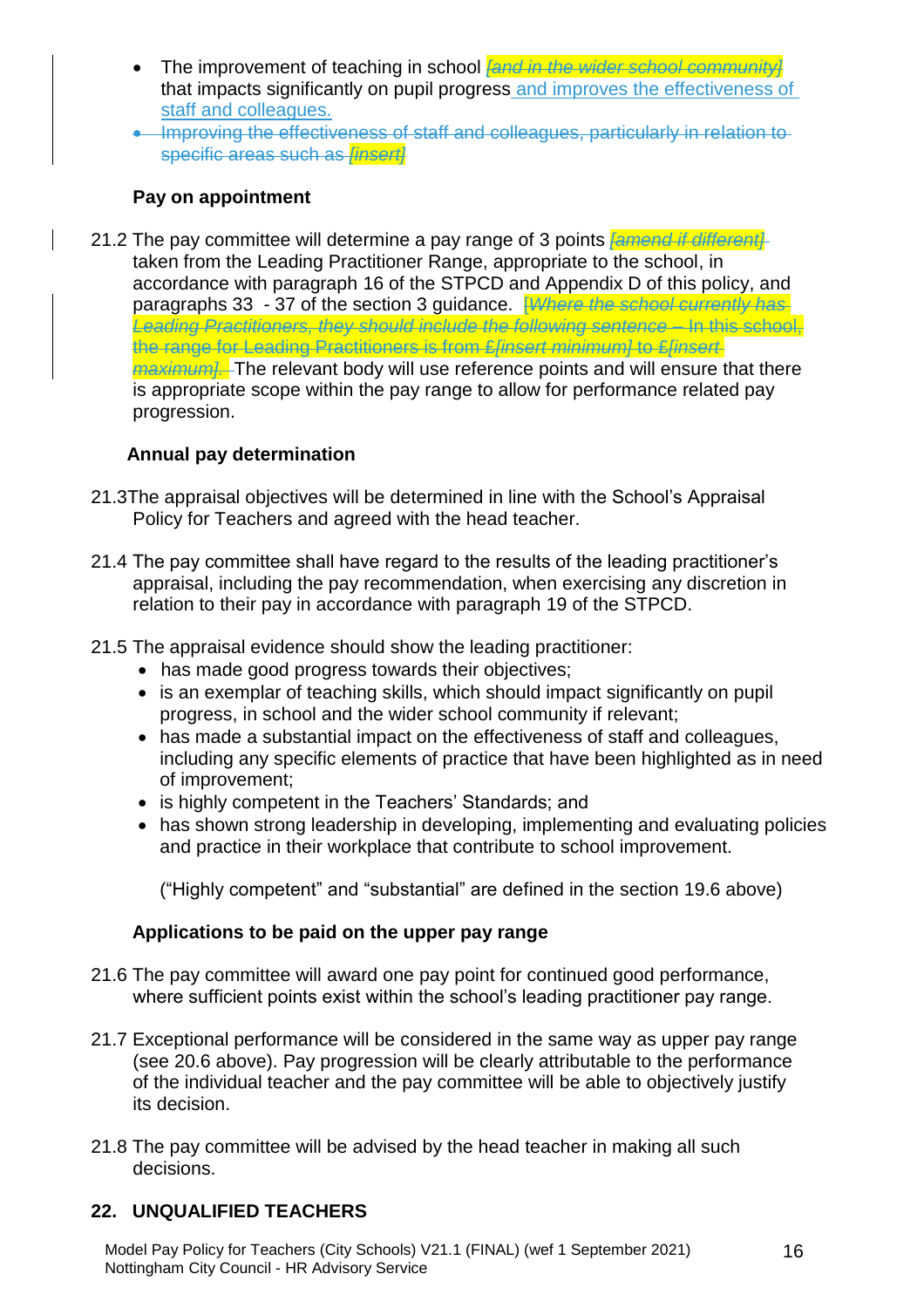#### **Pay on appointment**

22.1 The pay committee will pay any unqualified teacher in accordance with paragraph 17 of the STPCD. The pay committee will determine where a newly appointed unqualified teacher will enter the scale, having regard to any qualifications or experience s/he may have, which they consider to be of value. The pay committee will consider whether it wishes to pay an additional allowance, in accordance with paragraph 22 of the STPCD.

#### **Annual pay determinations**

- 22.2 In order to progress up the unqualified teacher range, unqualified teachers will need to show that they have made good progress towards their objectives.
- 22.3 If the evidence shows that a teacher has exceptional performance, the governing body may award enhanced pay progression if this option is consistent with the school's policy in 12.2 above.
- 22.4 Judgements will only be made on evidence gathered which is related to the appraisal process. Information on sources of evidence is contained within the school's appraisal policy.
- 22.5 The pay committee will be advised by the head teacher in making all such decisions. Pay progression on the unqualified teacher range will be clearly attributable to the performance of the individual teacher. The pay committee will be able to objectively justify its decisions.

#### **23. TEACHING AND LEARNING RESPONSIBILITY (TLR) PAYMENTS**

- 23.1 The pay committee may award a TLR to a classroom teacher (MPR or UPR) in accordance with paragraph 20 of the STPCD and paragraphs 47-54 of the section 3 guidance. A TLR 1 or 2 will be for clearly defined and sustained additional responsibility in the context of the school's staffing structure for the purpose of ensuring the continued delivery of high quality teaching and learning. All job descriptions will be regularly reviewed. The pay committee will make clear, if applicable, the responsibility or package of responsibilities for which a TLR is awarded, considering the criterion and factors set out in paragraph 20.4 of the STPCD.
- 23.4 The pay committee may award a TLR3 for clearly time-limited school improvement projects, or one-off externally driven responsibilities as listed in paragraph 20.3 of the STPCD. This includes temporary tutoring arrangements to support catch-up due to the pandemic.
- 23.5 The governing body will set out in writing to the teacher the duration of the fixed term TLR3, and the amount of the award, which will be paid in monthly instalments. If a TLR3 is awarded to a part-time teacher, the pro rata principle will not apply. No safeguarding will apply in relation to an award of a TLR3.
- 23.6 Further details of the value ranges of TLRs can be found in the STPCD paragraph 20.2 and 20.3 and in Appendix D of this Pay Policy.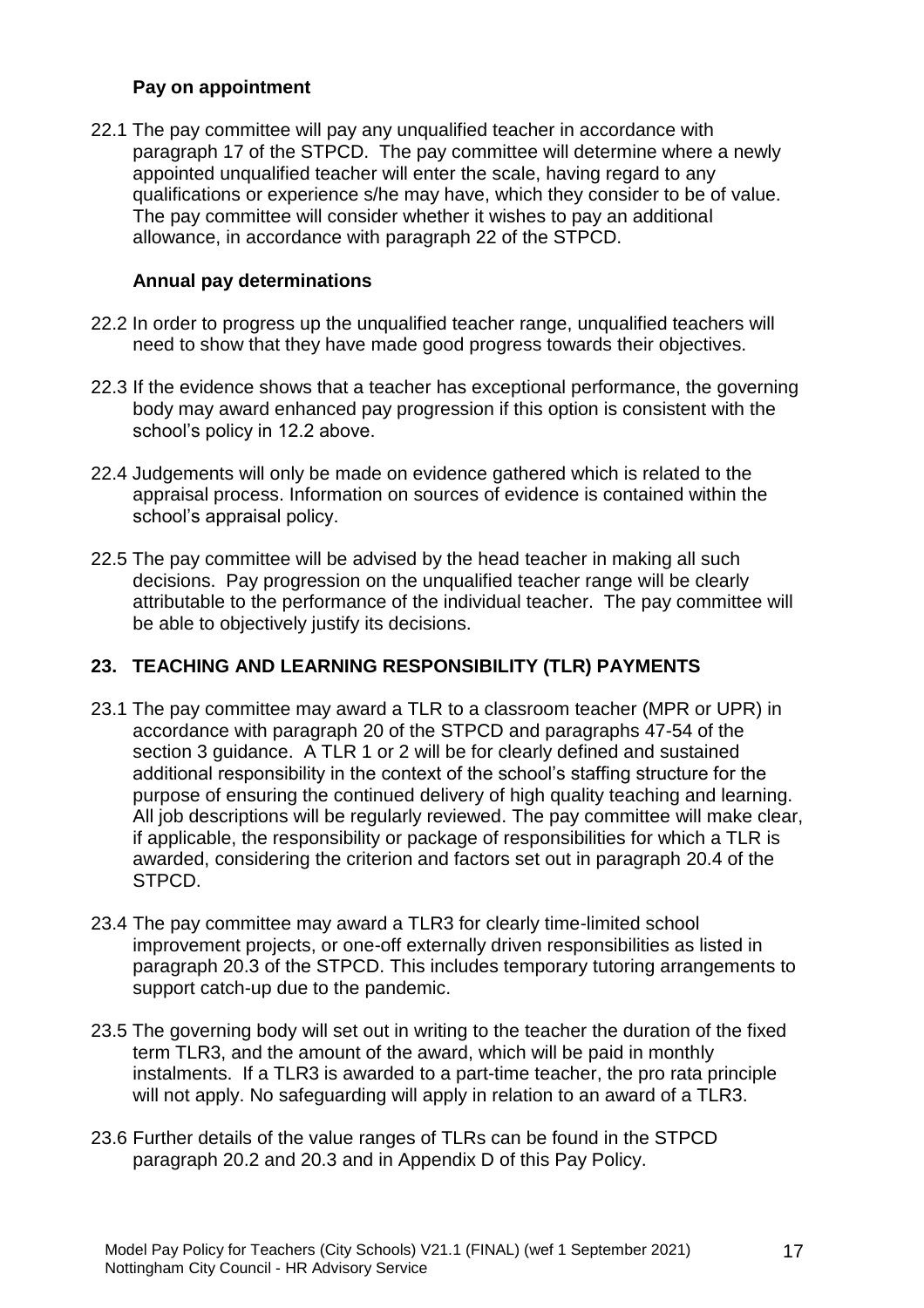23.7 The pay committee will ensure that sufficient differential exists between different levels of TLR, taking account of the responsibilities for which the TLR is awarded. All decisions will be objectively justified.

## **24. SPECIAL NEEDS ALLOWANCE**

- 24.1 The pay committee will award a SEN spot value allowance on the range shown in paragraph 21.1 on the STPCD and in Appendix D of this Pay Policy to any classroom teacher who meets the criteria as set out in paragraph 21.2 of the STPCD.
- 24.2 When deciding on the amount of the allowance to be paid, the governing body will consider the structure of the school's SEN provision, whether any mandatory qualifications are required for the post, the qualifications or expertise of the teacher relevant to the post; and the relative demands of the post (see paragraph 21.3 of the STPCD). The governing body will also establish differential values in relation to SEN roles in the school in order to reflect significant differences in the nature and challenge of the work entailed, so that the different payment levels can be objectively justified. The governing body will take account of paragraphs 55-59 of the STPCD section 3 guidance.

#### **25. SUPPORT STAFF**

25.1 The pay committee notes its powers to determine the pay of support staff in accordance with paragraph 17 and 29 of the School Staffing (England) Regulations 2009 and Chapter 7 of the associated guidance. The pay committee will determine the pay and grade of support employees on appointment in accordance with the job evaluation scheme and pay policy currently applicable to LGS (Local Government Scheme) employees of Nottingham City Council. In reaching its determination, the pay committee will consider the advice of the LA.

#### **26. PART-TIME STAFF**

#### **Teachers**

26.1 The governing body will apply the provisions of the STPCD in relation to part-time teachers' pay and working time, in accordance with paragraphs 40, 41 and 51.6 onwards of the STPCD, and paragraphs 28, 35, 39-44 and 79-87 of the section 3 guidance.

#### **All staff**

26.2 It is the head teacher and governing body's intention that part-time employees will be treated no less favourably than a full-time comparator.

## **27. TEACHERS EMPLOYED ON A SHORT-TERM BASIS**

27.1 Such teachers will be paid in accordance with paragraph 42 of the STPCD.

#### **28. ADDITIONAL PAYMENTS**

28.1 In accordance with paragraph 26 of the STPCD and paragraphs 60-69 of the section 3 guidance, the governing body may make payments as they see fit to a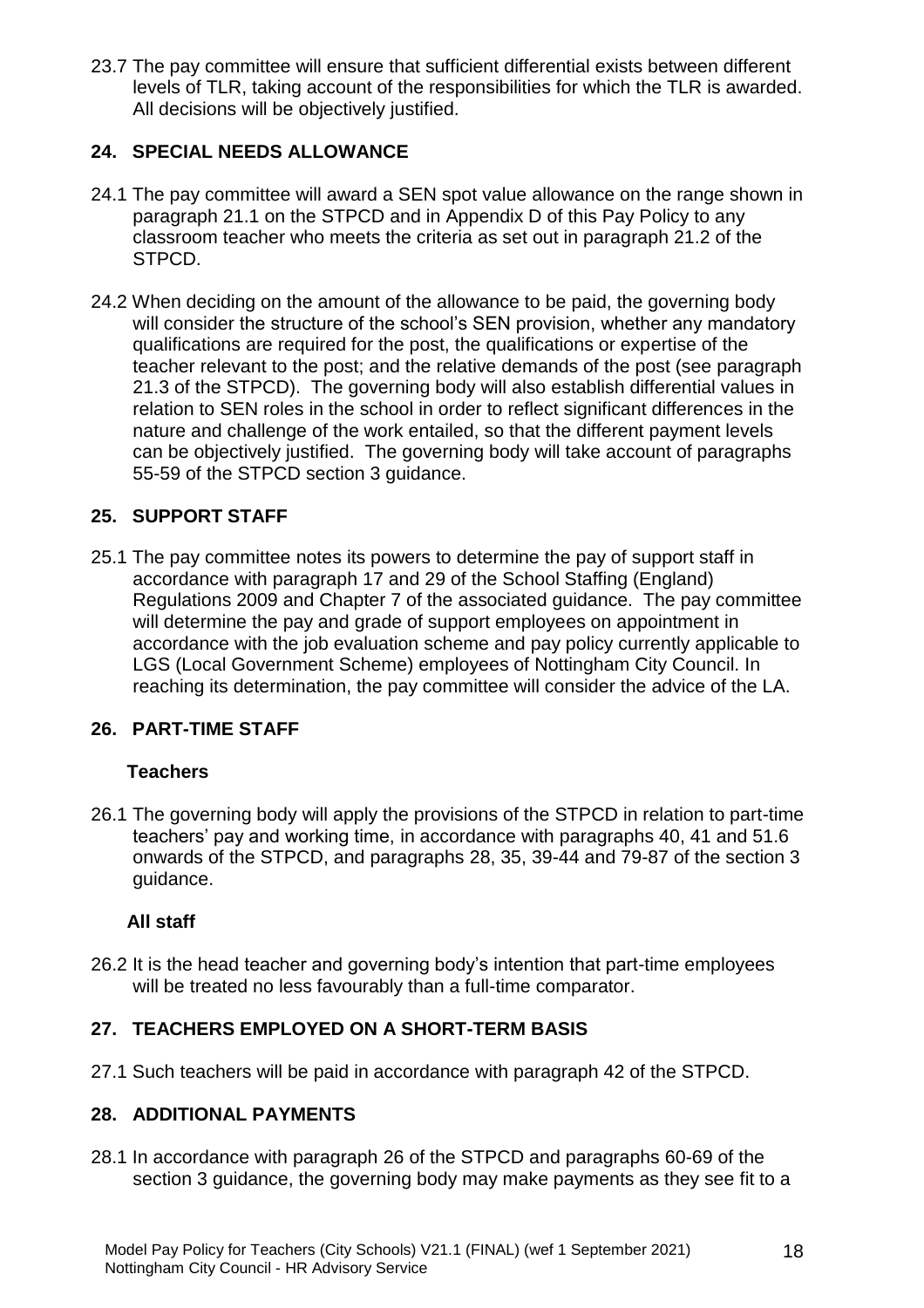teacher in respect of the following:

- continuing professional development undertaken outside the school day;
- activities relating to the provision of initial teacher training as part of the ordinary conduct of the school;
- participation in out-of-school hours learning activity agreed between the teacher and the head teacher; and
- additional responsibilities and activities due to, or in respect of, the provisions of services by the head teacher relating to the raising of educational standards to one or more additional schools.
- 28.2 The pay committee will make additional payments to teachers in accordance with the provisions of paragraph 26 of the STPCD where advised by the head teacher.
- 28.3 Payment will be calculated on a daily basis at  $1/195<sup>th</sup>$  of the teacher's actual salary.

## **29. RECRUITMENT AND RETENTION INCENTIVES AND BENEFITS**

- 29.1 The governing body can award lump sum payments, periodic payments, or provide other financial assistance, support or benefits for a recruitment or retention incentive (paragraph 27 of the STPCD and paragraphs 70-72 of the section 3 guidance).
- 29.2 The pay committee will consider exercising its powers under paragraph 27 of the STPCD where they consider it is appropriate to do so in order to recruit or retain teachers. It will make clear at the outset, in writing, the expected duration of any such incentive or benefit, and the review date after which they may be withdrawn.
- 29.3 The governing body should conduct an annual formal review of all such awards.
- 29.4 No new awards of recruitment and retention incentive benefits will be made to a head teacher, deputy or assistant head teacher, other than as reimbursement of reasonably incurred housing or relocation costs. All recruitment and retention considerations in relation to a new head teacher will be taken into account when determining the head teacher's pay range.
- 29.5 Where a governing body is already paying an incentive or benefit as part of a pre-2014 arrangement, it may continue with this at its existing value until such time as the leadership group member moves to new pay arrangements. At this point, all such considerations should be taken into account when determining the pay range.

## **30. SALARY SACRIFICE ARRANGEMENTS**

30.1 A teacher may participate in the City Council's salary sacrifice arrangements and his/her gross salary shall be reduced accordingly, in accordance with the provisions of paragraph 28 of the STPCD and paragraph 73 of the section 3 guidance (This does not apply to teachers in academies, who may have their own arrangements.)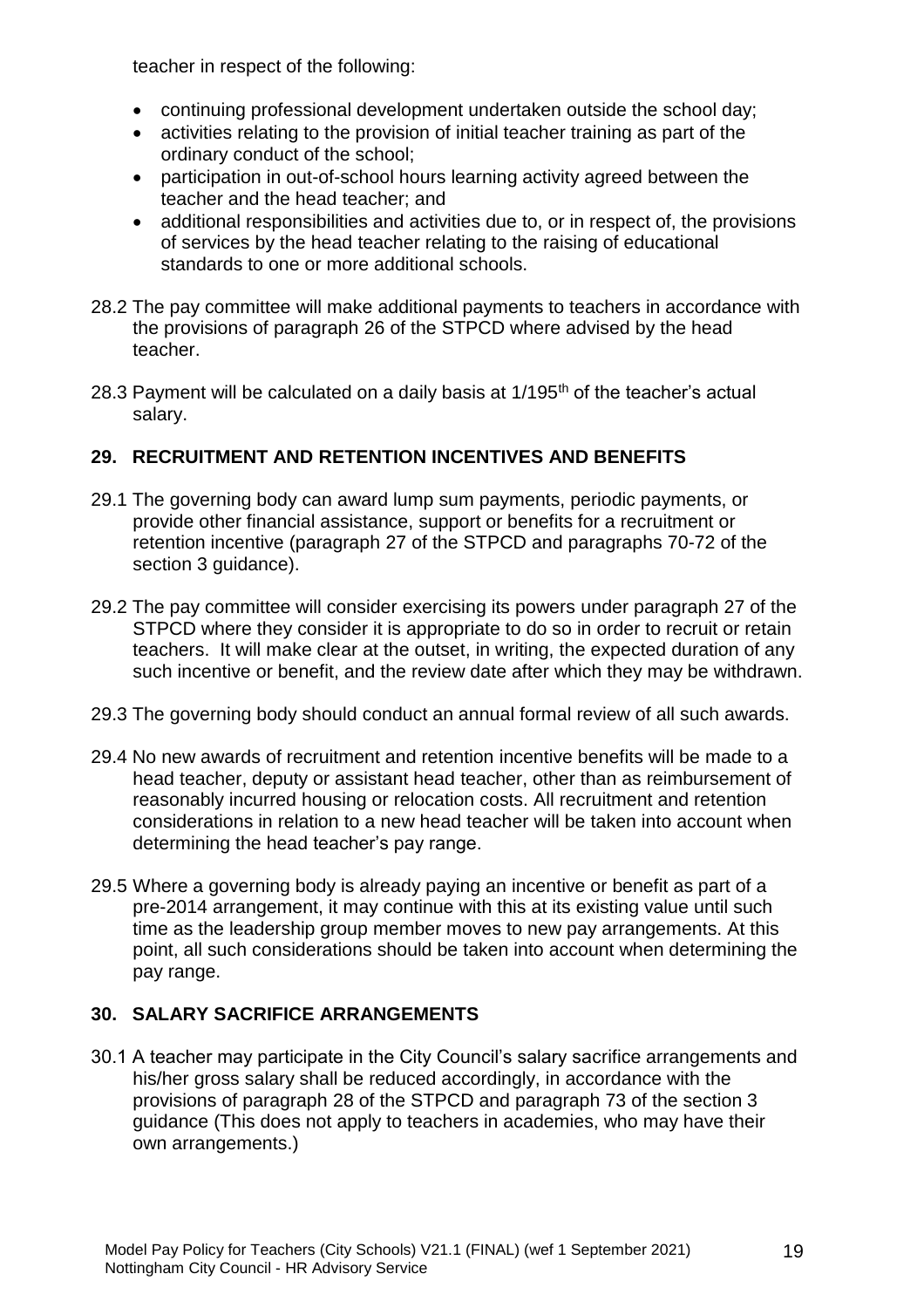## **Appendix A**

#### **PAY RANGE FACTORS**

The statutory provisions of the STPCD (paragraph 9.2) state that, when determining the pay range of a leadership group member, the relevant body must consider of "all of the permanent responsibilities of the role, any challenges that are specific to the role, and all other relevant considerations".

- Social challenge:
	- Number of pupils eligible for the pupil premium/free school meals
	- Number and challenge of children with special needs (NB: pupils with statements or education, health and care plans are taken into account when calculating the group size of the school)
	- Number of 'looked after' children
	- The level of pupil mobility in the area
	- Level of pupils with English as a second language
- Complexity of pupil population and school workforce:
	- Number of staff
	- Variety of school workforce (e.g. teachers, speech therapists)
	- Small school
	- Rural school
	- Specialist units or centres
- Any specific challenges associated with running more than one school, e.g. managing geographically split sites, particular challenges of the additional school(s)
- Contribution to wider educational development:
	- NLE, SLE, LLE responsibilities which are not time-limited
	- Teaching school status
	- Other relevant issues (e.g. NQT lead, multi-stakeholders)
	- Recruitment and retention issues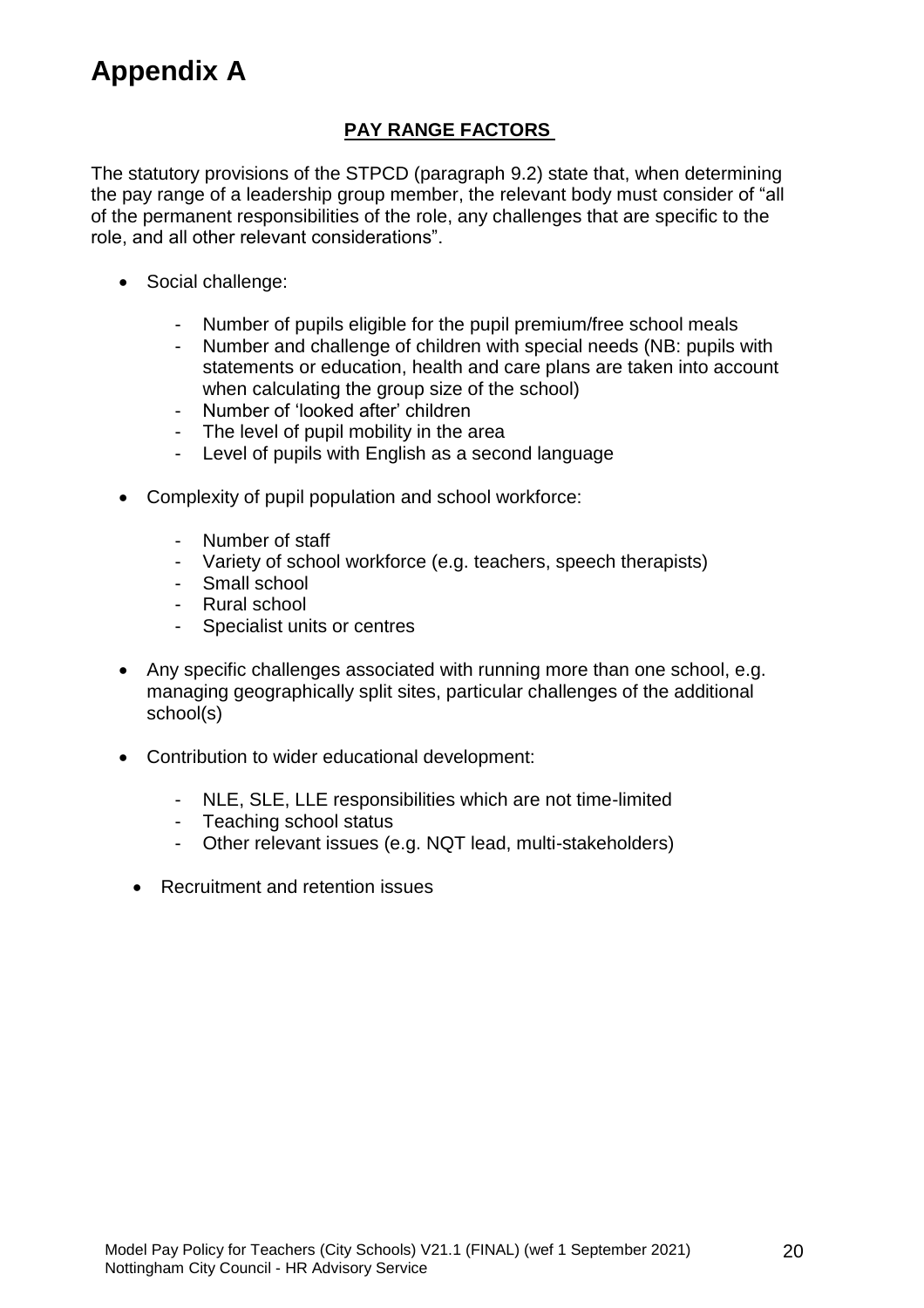## **THE PAY COMMITTEE**

#### **1. Establishing the Pay Committee**

- 1.1 The governing body shall establish a Pay Committee every year as part of its sub-committee structure.
- 1.2 The Pay Committee shall have fully delegated powers to consider and decide all matters relating to employees' pay in accordance with the relevant legislation and guidance, and in accordance with relevant school policies and in accordance with The School Governance (Procedures) (England) Regulations 2003 SI No. 2003/1377 as amended.
- 1.3 The Pay Committee shall consist of governors elected annually by a quorate meeting of the full governing body, together with the head teacher, or their representative, in an advisory capacity.
- 1.4 A quorum for the Pay Committee should ideally be a minimum of 3 governors.
- 1.5 If the Pay Committee loses a member or finds itself in difficulty over maintaining a quorum, the full body may appoint, at a quorate meeting, appropriate new members to the Pay Committee at any time of the year.
- 1.6 It is important when appointing to the Pay Committee that governors consider where any conflict of interest may lie. Anyone attending the Pay Committee, who has a conflict of interest in relation to any individual's pay, must withdraw whilst that decision is considered, including the head teacher where their own pay is under consideration. It is recommended that staff governors do not participate in the Pay Committee.
- 1.7 Similarly, no governor may serve on the Pay Committee and the Appeals Committee, nor should they be responsible for the head teacher's performance management. Ideally no governor should serve on the Appeals Committee and be responsible for the head teacher's performance management. However, if, due to availability, the latter is necessary, they must not hear any appeal from the head teacher, and alternative arrangements should be made in this instance.
- 1.8 The Pay Committee may invite other persons to serve in an advisory capacity should they deem it necessary to support the discharge of their responsibility in respect of certain tasks.
- 1.9 The Pay Committee shall be advised by the governors responsible for performance management when considering the head teacher's pay and any prospective movement along the pay spine.
- 1.10 The Pay Committee shall communicate details of all processes relating to specific pay issues to all employees, in writing, in an appropriate manner, and communicate in writing all decisions relating to the pay of individual employees to those individuals privately and personally.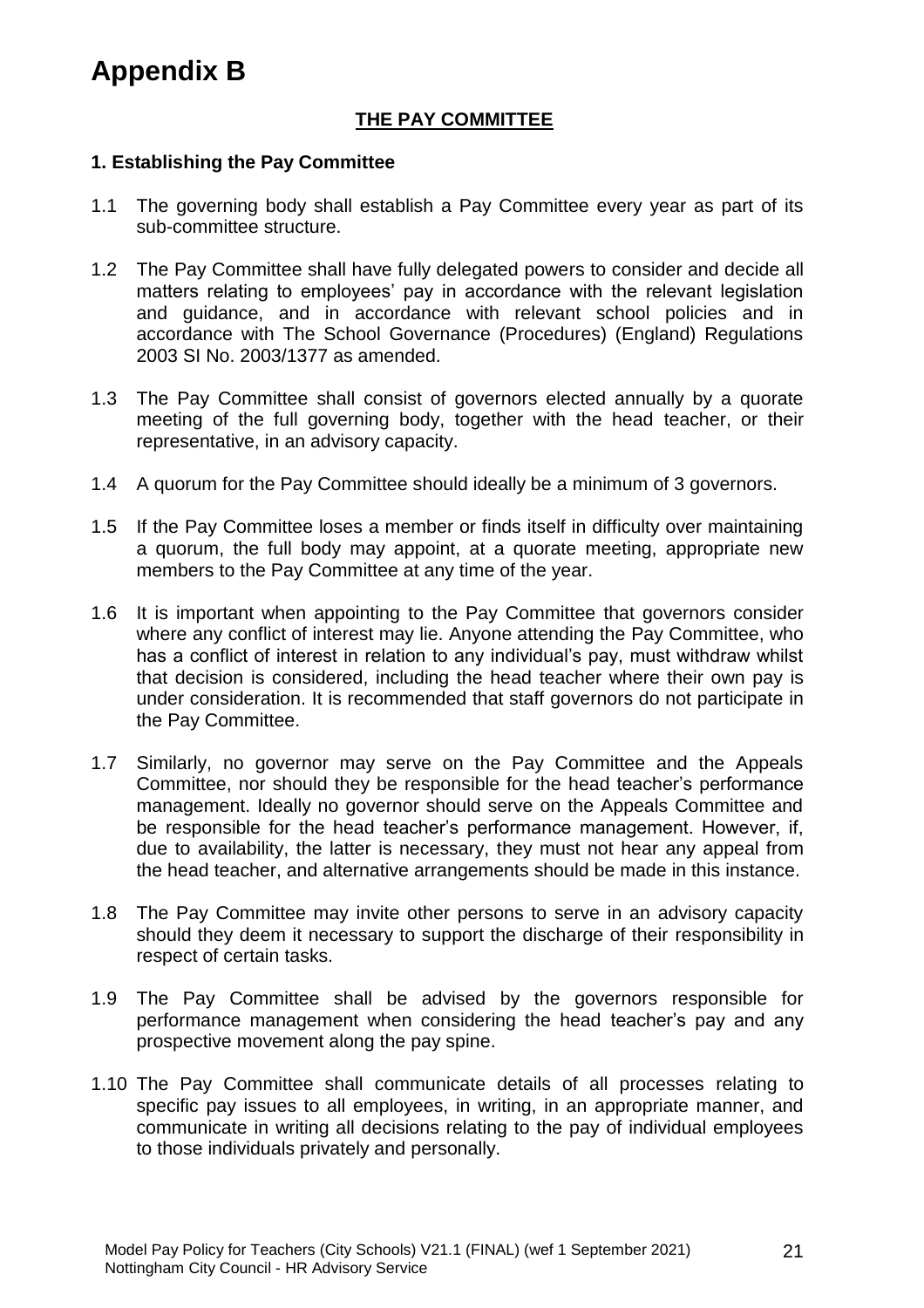#### **2. Terms of Reference**

- 2.1 The terms of reference for the pay committee will be determined from time to time by the governing body. The current terms of reference are:
	- to achieve the aims of the pay policy in a fair and equal manner;
	- to apply the criteria set by the pay policy in determining the pay of each employee at the annual review;
	- to observe all statutory and contractual obligations;
	- to minute clearly the reasons for all decisions and report the fact of these decisions to the next meeting of the full governing body;
	- to recommend to the governing body the annual budget needed for pay, bearing in mind the need to ensure the availability of monies to support any exercise of pay discretion;
	- to keep abreast of relevant developments and to advise the governing body when the school's pay policy needs to be revised;
	- to work with the head teacher in ensuring that the governing body complies with the Appraisal Regulations 2012 (teachers).

#### **3. The Role of the Pay Committee**

3.1 The Pay Committee shall:

(i) Apply the Pay Policy on behalf of the governing body and ensure compliance with statutory obligations in respect of pay and conditions of service related to pay;

- (ii) Review the pay of all teachers annually;
- (iii) Ensure that job descriptions are provided for all teachers;

(iv) Ensure that every teacher's salary is reviewed with effect from 1 September and no later than 31 October (except in the case of the head teacher) each year;

(v) Provide an annual pay statement for all teachers based upon their situation on September 1<sup>st</sup> and issued before October 31<sup>st</sup>. (Model pay statements can be obtained from the HR Advisory team for customer schools.)

(vi) Provide an interim pay statement for any teachers whose situation changes during the year;

(vii) Where a pay determination leads or may lead to the start of a period of safeguarding, give the required notification as soon as possible and no longer than one month after the date of determination;

(viii) Consider and make decisions relating to the levels of pay associated with specific posts, including both existing posts through the process of annual review and any new posts proposed by the head teacher;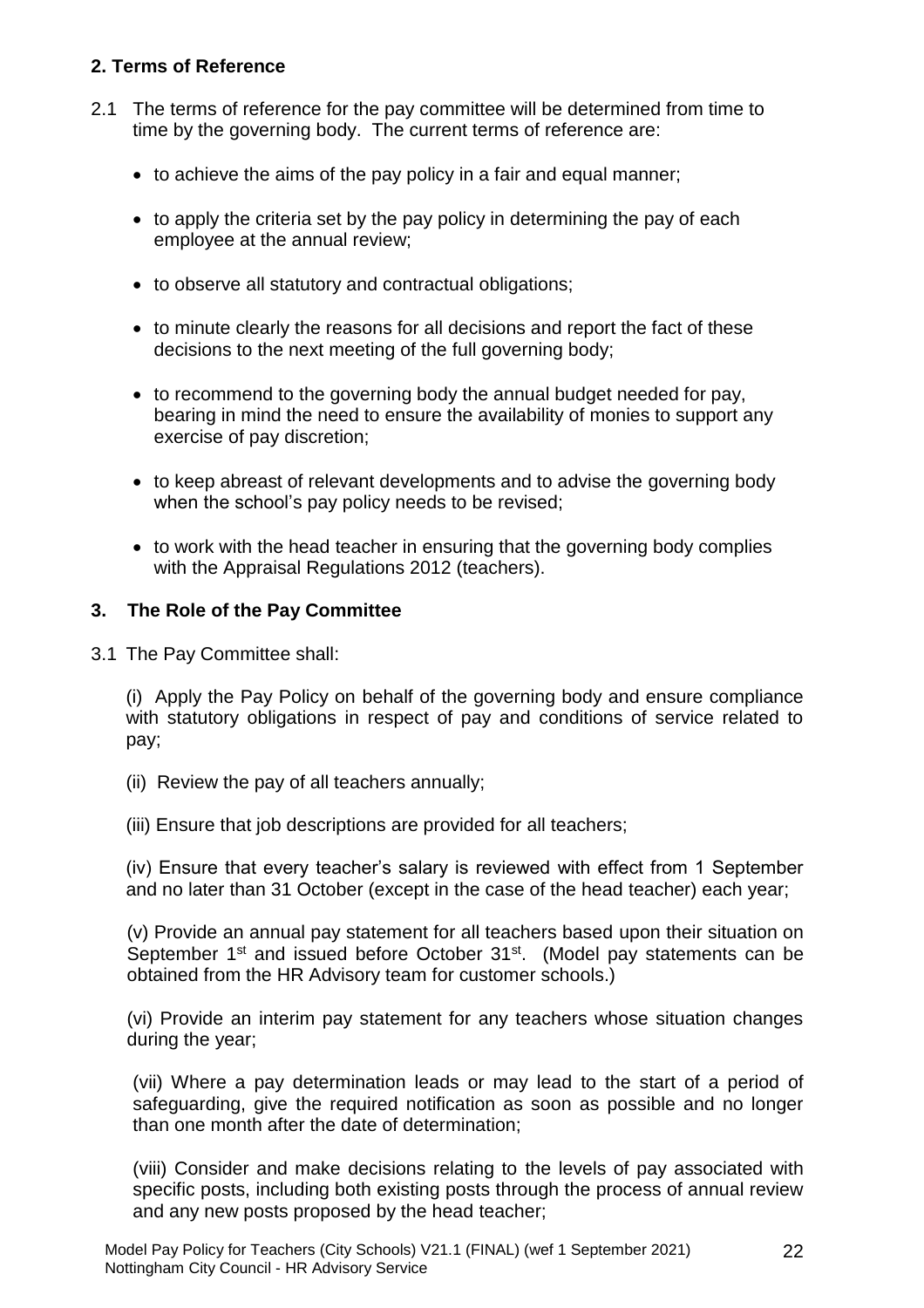(ix) Receive recommendations from the governors responsible for performance management in respect of the head teacher's performance pay review;

(x) Receive recommendations from the head teacher in respect of all other teachers' performance pay reviews including threshold assessment;

(xi) Ensure that all pay decisions are minuted and that, appropriate to the requirements of the STPCD, any necessary business cases are fully documented and external independent advice is sought and considered before agreement;

(xii) Monitor the impact of all pay decisions, including the extent to which different groups of teachers may progress at different rates, ensuring the school's continued compliance with equalities legislation and, where anomalies are identified, investigated these and taken any necessary action.

(xiii) Hear and consider any representations from teachers regarding pay related decisions prior to a formal appeal.

#### **4. The Pay Committee and the Annual Pay Review**

4.1 In conducting the annual pay review the Pay Committee shall:

(i) Publish the date of the annual pay review meeting to all teachers at least 10 working days before the meeting;

(ii) Inform all teachers of the process to be followed by any employee wishing to make representations to the annual pay review to view the ISR and the pay ranges for other members of the leadership team;

(iii) Communicate in writing decisions in respect of any representations considered in the annual pay review to the teacher making the representation;

(iv) Inform the Finance Committee of any budgetary implications of the outcomes of the annual pay review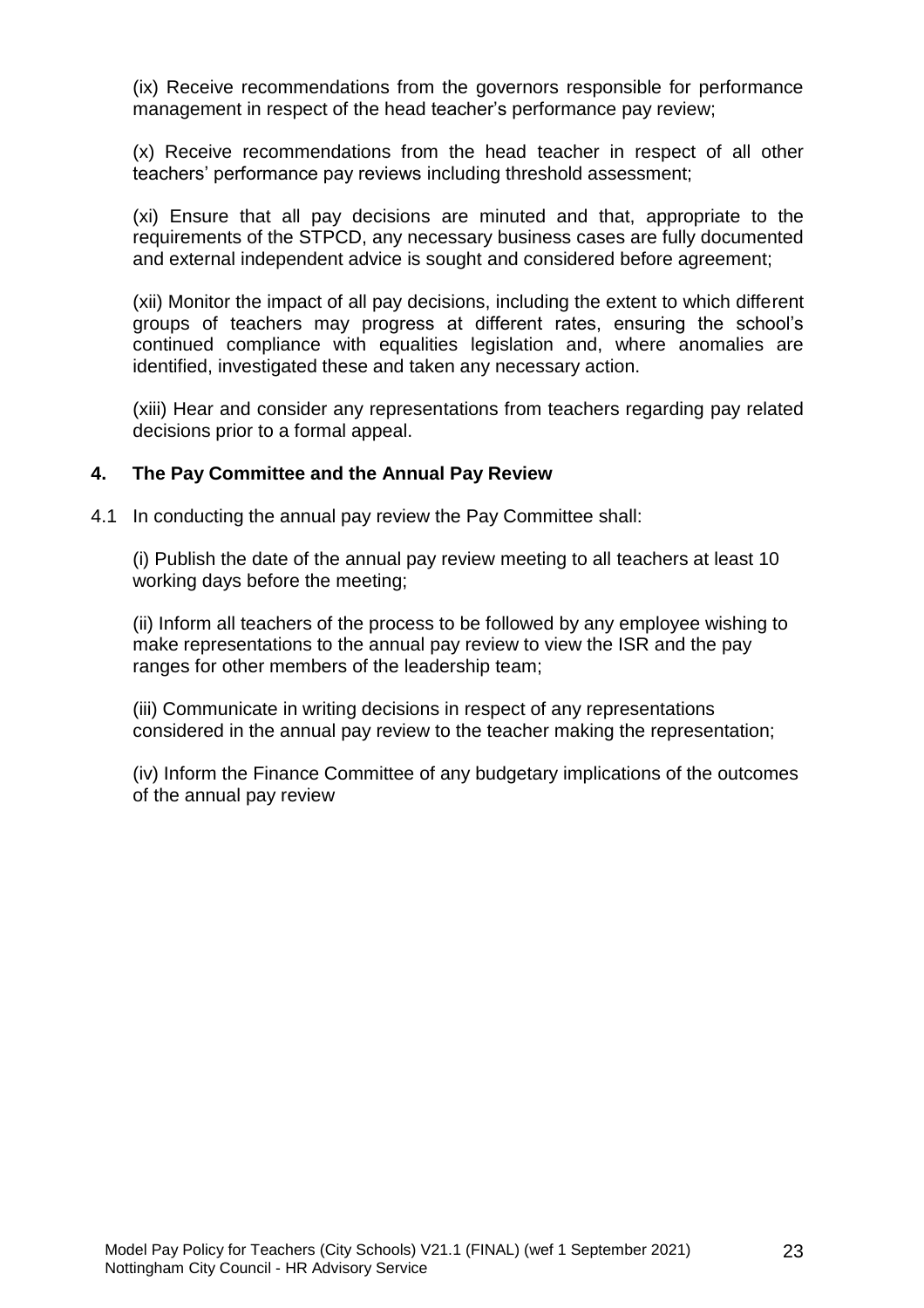## **Appendix C**

## **APPEALS PROCEDURE**

#### **1. Appeal procedure: informal stage**

- 1.1 As part of the pay determination process, the line manager (the recommendation provider) will make a recommendation to the decision maker (the Pay Committee or other body responsible for approving the pay recommendation) supported by relevant assessment evidence. On determining a teacher's pay, the decision maker will write to the teacher advising them of the pay decision, the reasons for it and will, at the same time, confirm their right to appeal the decision to the decision maker.
- 1.2 If the teacher wishes to appeal the decision, they must do so in writing to the decision maker (normally within 10 school working days from the date of the outcome letter or within a mutually agreed alternative timescale). The appeal must include a statement, in sufficient detail, of the grounds of the appeal. In the event that an initial appeal is raised, the decision maker must then arrange to meet the teacher to discuss the appeal. The recommendation provider should also be invited to the meeting to clarify the basis for the original recommendation.
- 1.3 The decision maker will review their decision through a paper-based process and in the light of the documentation provided to them. They will then write to the teacher to notify them of the outcome of the review and the teacher's right of appeal to the governing body. If the teacher wishes to exercise their right of appeal, they must write to the clerk of the governing body at the earliest opportunity (normally within 10 school working days), including a statement of the grounds of the appeal and sufficient details of the facts on which they will rely.

This will invoke the formal stage of the appeal procedure.

#### **2. Appeal procedure: formal stage**

- 2.1 On receipt of the written appeal, the clerk of the governing body will establish an appeal committee that should consist of three governors, none of whom are employees in the school or have been previously involved in the relevant pay determination process. A meeting of the appeal committee should be convened at the earliest opportunity and no later than 20 school working days of the date on which the written appeal was received (unless agreed by both parties). Both the recommendation provider and the decision maker will be required to attend the meeting.
- 2.2 The chair of the appeal committee will invite the appellant to set out their case. Both the recommendation maker and the decision maker will also be asked outline to the committee the process that was observed and their contribution to the pay determination process.
- 2.3 Following the conclusion of representations by all relevant parties, the appeal committee will then consider all the evidence in private and reach a decision. The appeal committee will write to the teacher notifying them of their decision and the reasons for it. Other attendees at the meeting will also be notified of the decision. The decision of the appeal committee is final.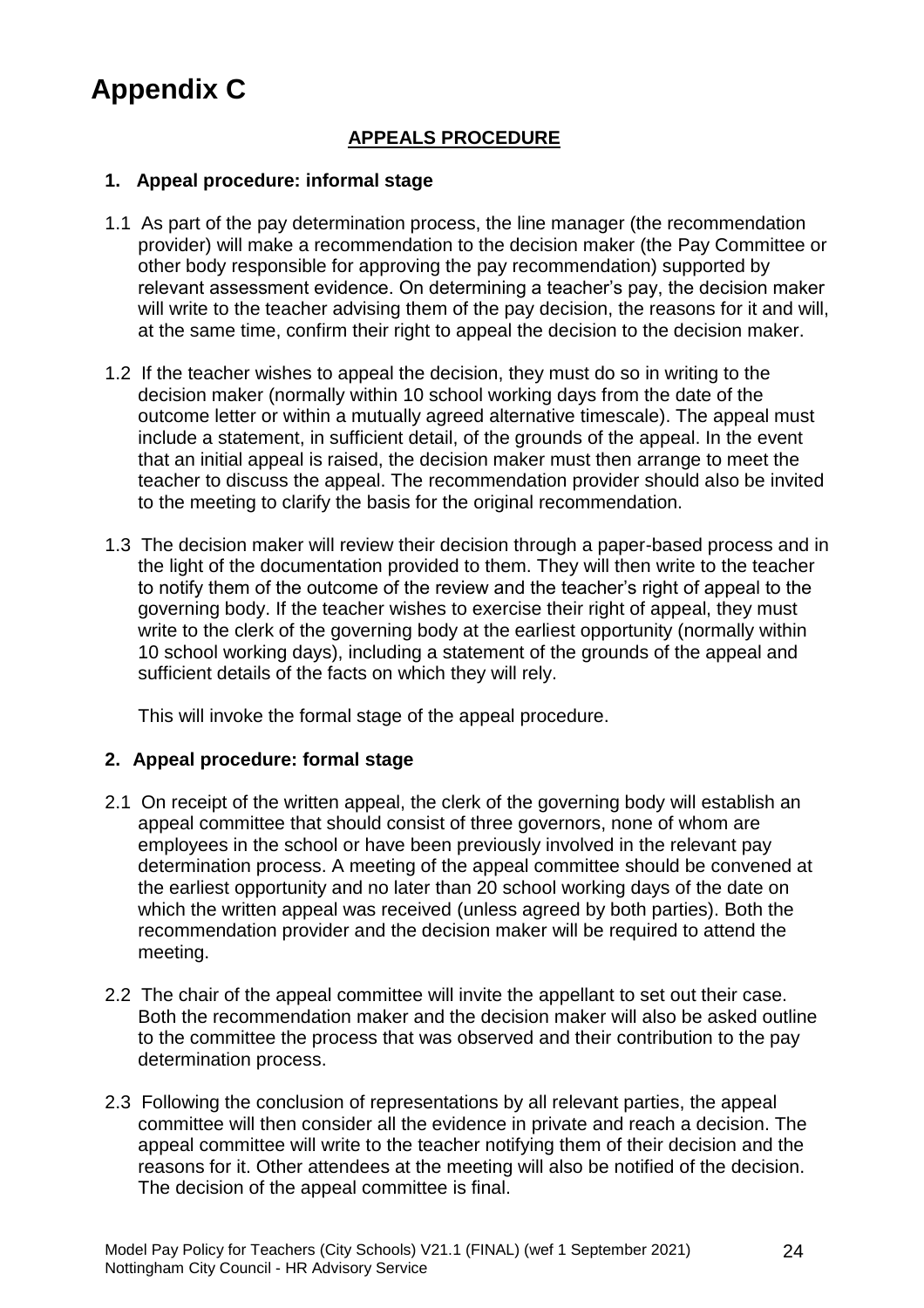#### **3. The modified procedure**

- 3.1 There will be no entitlement to invoke the appeal procedure in relation to a pay decision if the teacher has left the employment of the school.
- 3.2 When a teacher has lodged an appeal against a pay decision and then subsequently left the school's employment before any appeal hearing is held, the following steps will be observed:

i) The teacher must have set out details of their appeal in writing

ii) The teacher must have sent a copy of their appeal to the chair of the governing body

iii) The chair of the governing body will consult with relevant school personnel and provide the teacher with an appropriate written response on behalf of the school.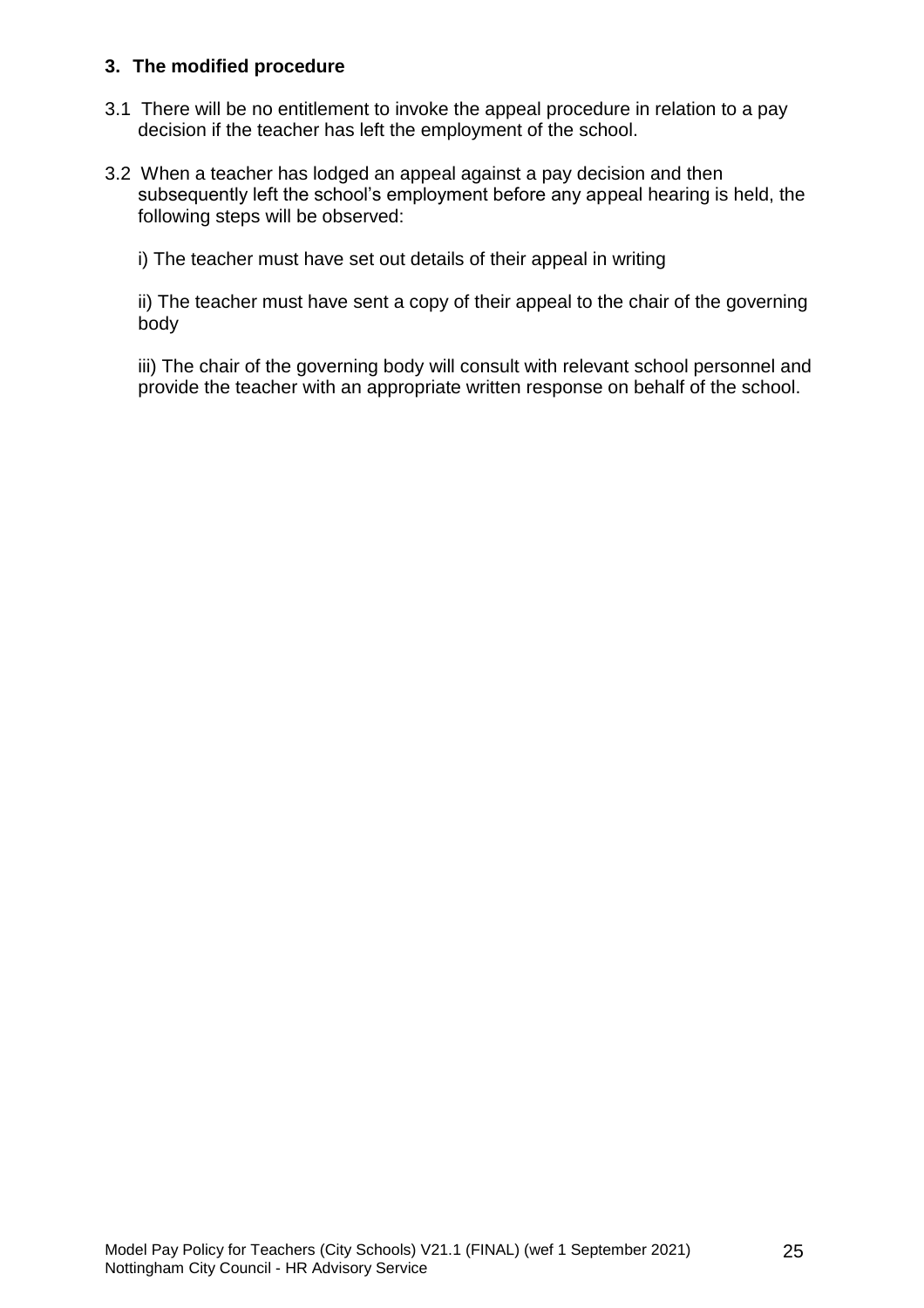## **Appendix D**

#### **TEACHERS' PAY SCALES 2021/22**

*All salary rates below are full time and reflect the pay increases from 1 September 2021. Pay should fall within the minimum and maximum for the appropriate range. Schools are not obliged to retain the spinal points shown for each pay scale, as they are discretionary. For schools using EMSS payroll, these will be set up on the payroll system. Where other values are adopted by governing bodies and/or other payroll providers are used, schools must make their own arrangements to ensure that pay points are established. Schools adopting different rates will also need to consult locally with their staff.*

| Teachers - Main Pay Range 2021             |         |  |  |  |  |  |
|--------------------------------------------|---------|--|--|--|--|--|
| <b>Scale point</b><br><b>Annual Salary</b> |         |  |  |  |  |  |
| 1 (minimum)                                | £25,714 |  |  |  |  |  |
| $\overline{2}$                             | £27,600 |  |  |  |  |  |
| 3                                          | £29,664 |  |  |  |  |  |
| 4                                          | £31,778 |  |  |  |  |  |
| 5                                          | £34,100 |  |  |  |  |  |
| 6 (maximum)                                | £36,961 |  |  |  |  |  |

| <b>Upper Pay Range 2021</b> |                      |  |  |  |
|-----------------------------|----------------------|--|--|--|
| <b>Scale point</b>          | <b>Annual Salary</b> |  |  |  |
| $U1$ (min)                  | £38.690              |  |  |  |
| U2                          | £40.124              |  |  |  |
| $U3$ (max)                  | £41,604              |  |  |  |

| <b>Leading Practitioner Pay Range 2021</b> |                      |  |  |  |  |
|--------------------------------------------|----------------------|--|--|--|--|
| <b>Scale point</b>                         | <b>Annual Salary</b> |  |  |  |  |
| LP1 (min)                                  | £42,402              |  |  |  |  |
| LP <sub>2</sub>                            | £43,465              |  |  |  |  |
| LP3                                        | £44,550              |  |  |  |  |
| LP4                                        | £45,658              |  |  |  |  |
| LP5                                        | £46,796              |  |  |  |  |
| LP <sub>6</sub>                            | £47,969              |  |  |  |  |
| LP7                                        | £49,261              |  |  |  |  |
| LP8                                        | £50,397              |  |  |  |  |
| LP <sub>9</sub>                            | £51,656              |  |  |  |  |
| LP10                                       | £52,983              |  |  |  |  |
| <b>LP11</b>                                | £54,357              |  |  |  |  |
| LP12                                       | £55,610              |  |  |  |  |
| LP13                                       | £57,000              |  |  |  |  |
| <b>LP14</b>                                | £58,421              |  |  |  |  |
| LP15                                       | £59,875              |  |  |  |  |
| <b>LP16</b>                                | £61,467              |  |  |  |  |
| <b>LP17</b>                                | £62,878              |  |  |  |  |
| $LP18$ (max)                               | £64,461              |  |  |  |  |

| <b>Unqualified Teacher Pay Range 2021</b>  |         |  |  |  |  |  |
|--------------------------------------------|---------|--|--|--|--|--|
| <b>Scale point</b><br><b>Annual Salary</b> |         |  |  |  |  |  |
| UNQ1 (min)                                 | £18,419 |  |  |  |  |  |
| UNQ <sub>2</sub>                           | £20,532 |  |  |  |  |  |
| UNQ3                                       | £22,644 |  |  |  |  |  |
| UNQ4                                       | £24,507 |  |  |  |  |  |
| UNQ <sub>5</sub>                           | £26,622 |  |  |  |  |  |
| UNQ6 (max)                                 | £28,735 |  |  |  |  |  |

**TLR Payments 2021 SEN Pay Range 2021**